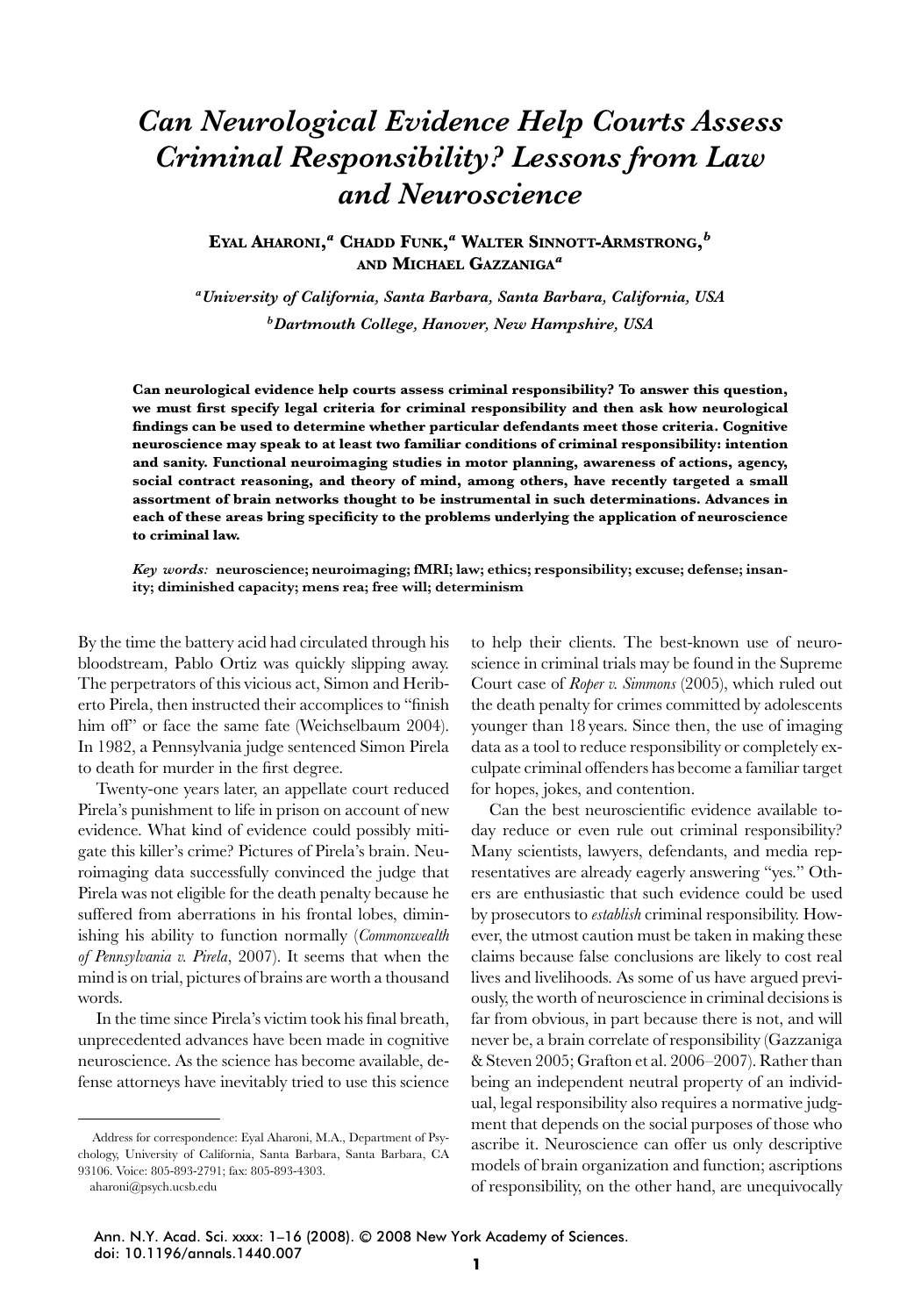prescriptive. This is one reason why to explain, by itself, is not to excuse.

To examine whether neuroscience can inform determinations of responsibility, we need to begin by examining how neuroscience fits into a larger philosophical debate about responsibility in general and then identify the legal criteria for criminal responsibility in particular. Finally we must ask whether and how current neuroscientific findings can be used to determine whether particular individuals meet these criteria.

This task might seem relatively straightforward, but the language of law is vastly different from the language of neuroscience. Matching neurological data to legal criteria can be much like performing a chemical analysis of a cheesecake to find out whether it was baked with love. To span the divide between the way neuroscientists describe mental states and the way the law applies them, we must develop a set of rules for evaluating when a defendant's neurological profile meets or fails a particular legal requirement. Too liberal, and the guilty run free; too strict, and the ill and innocent suffer imprisonment or death. These rules would have to reconcile probabilistic findings about continuous mental states with categorical legal decisions about guilt and punishment. These rules also need to apply findings about groups to particular defendants. Though difficult to devise, such a system of rules could reveal when, if ever, neuroscientific techniques will become of adequate use for criminal trials.

To accomplish this feat in our lifetime would take nothing short of a miracle. A humbler goal, which we adopt here, is to (1) outline key philosophical issues, (2) identify how the law determines when a defendant is considered responsible, and (3) apply rigorous exemplars of modern neuroscience to these criteria in hopes of providing useful models for future scientific research and legal decision making. We have no guarantee that neuroscientific models, in all their detail, will make responsibility determinations easier rather than harder. Hence, another of our goals is to evaluate how well this technology can contribute in the coming years to the ongoing challenge of improving the criminal justice system.

# **Philosophical Background**

Our task would be relatively easy if responsibility could be ruled out simply by finding any old neural cause of action. The resulting temptation is to proclaim, "*I* didn't do it—my *brain* made me do it." This move is supported by a classic philosophical argument:

- (1) Every act is determined.
- (2) If an act is determined, then its agent is not responsible for the act.
- (3) Therefore, no agent is responsible for any act.

If a cause of an action does not just make that action likely but determines that the action definitely will be done, then any action that is caused is also determined. Neural causes would determine their effects just as much as any other causes. Then, if we can trace an act to a neural cause, its agent is not responsible, according to this argument.

This argument seems to have special force when we can trace an action to causes beyond its agent's control. The neural connections that affect actions developed long before the actions (perhaps during childhood) and were caused by external circumstances or prior events that were beyond the agent's control. Moreover, most agents do not know what is going on in their brains, so they cannot choose certain neural events rather than others with any specificity. In that way, the neural causes of an action are beyond the agent's control. Such considerations, among others, lead some philosophers to deny that agents are responsible for anything they do (see, e.g., Greene & Cohen 2004; Pereboom 2001).

Most philosophers, however, are not hard determinists. Many reject the conclusion that agents should not be held responsible and contest one of the argument's premises. The result is an array of positions (see Table 1).

Some indeterminists defend responsibility by denying determinism and claiming instead that many human actions are uncaused. However, critics charge that uncaused actions, if there were any, would be random, and random actions do not merit responsibility. Many philosophers have argued that randomness removes responsibility. By analogy, a robot programmed to shoot a gun as an output of a random outcome generator is no more free than one programmed by a fixed-outcome generator. Both robots' actions are unfit for responsibility. And, of course, robots that appear random can really have causes that we don't detect. Likewise, human volition that is truly random would not lead to responsible action, and human volition that appears random might really be caused.

Instead of claiming that human actions are not caused at all, most libertarians claim that human actions are self-caused or caused by the agent rather than by any prior event. In the jargon, they deny event causation and then invoke agent causation to avoid randomness (Kane 1996; van Inwagen 1983). There are several problems with this view. First, the denial of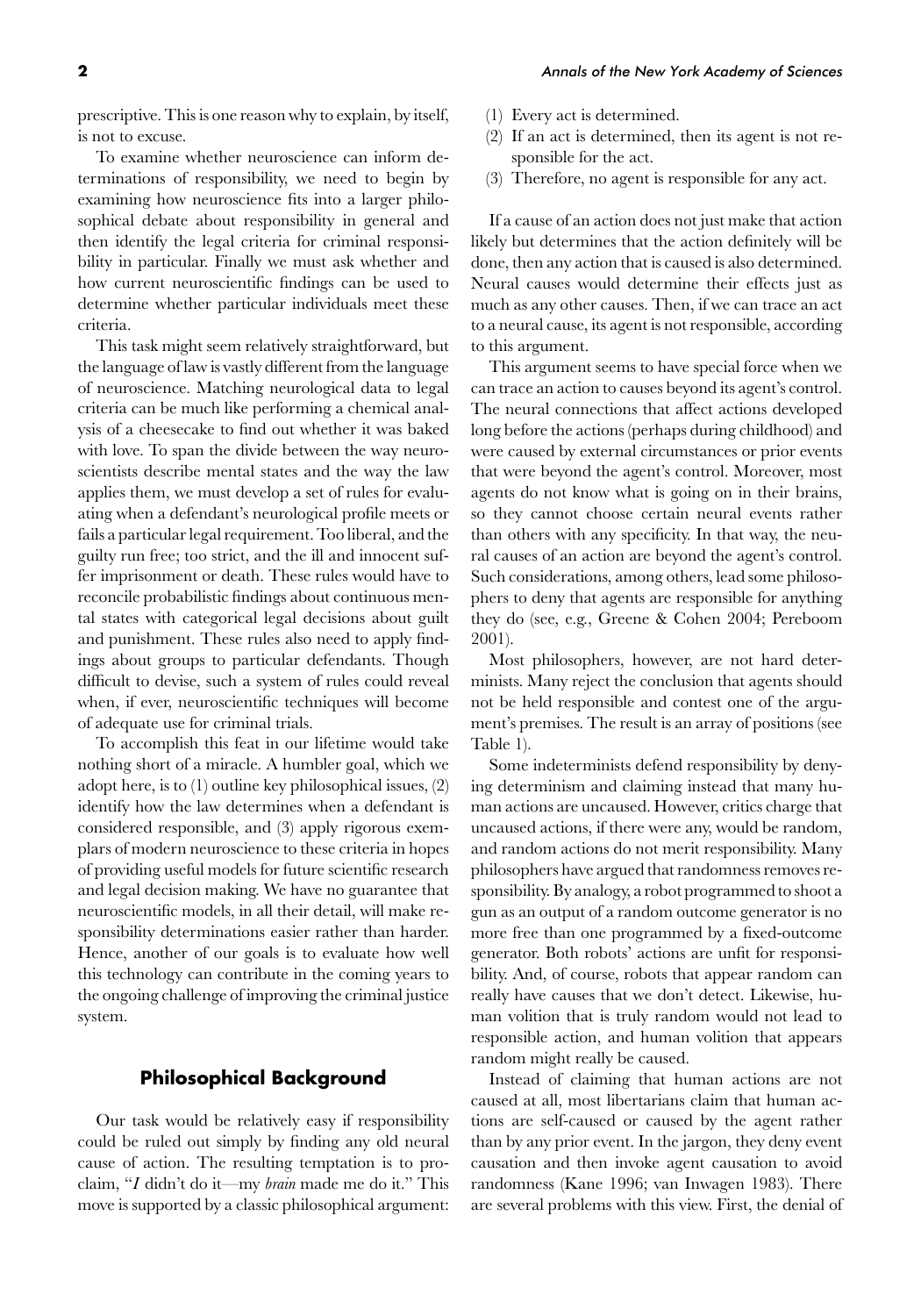|                                     | Accept premise (1): determinism         | Deny premise (1): indeterminism         |
|-------------------------------------|-----------------------------------------|-----------------------------------------|
| Accept premise (2): incompatibilism | Accept conclusion (3): hard determinism | Deny conclusion (3). libertarianism     |
| Deny premise $(2)$ : compatibilism  | Deny conclusion (3): soft determinism   | Deny conclusion (3): soft indeterminism |

**TABLE 1. Philosophical Positions on Responsibility.**

event causation becomes less and less defensible in light of contemporary neuroscience, genetics, behaviorism, and every other science that models antecedents of human behavior. Second, it is difficult to make sense of the notion of agent causation (Pereboom 2001, chaps. 2–3). The most basic problem is that the agent exists equally before the action is done, while it is done, and after it is done, so citing the agent as a cause cannot explain why the act was done at the particular time when it was done. Only prior events can explain that.

Problems like these lead many philosophers toward compatibilism. They claim that determinism can be reconciled with freedom and responsibility. But how? One popular approach interprets freedom in terms of responsiveness to reasons, and agents can respond to reasons even if they are determined to do so (Fischer & Ravizza 1998; Wolf 1990).

Compatibilism has also been embraced by various legal scholars. Morse and Hoffman, for example, warn on both logical and practical grounds that we should not infer from the bare descriptive fact that an act is caused to the prescriptive claim that its agent ought to be free of responsibility (Morse & Hoffman 2007, 80–81). According to these authors, "My genes made me do it," "My upbringing made me do it," and "My Twinkie made me do it" are not popularly compelling excuses in modern jurisdictions, so "My brain made me do it" should not be exculpatory either (Morse & Hoffman 2007, 82). In their view, causal explanations by themselves provide insufficient grounds to excuse.

Moreover, neuroscience cannot demonstrate that all acts are determined. One reason is that most neuroscientific studies reveal only correlations rather than causation. Even studies that find neural causes do not prove that those causes are deterministic, and they clearly do not generalize to all actions of all sorts. To the confusion of many, neuroscience might then be used to both support and undermine determinism. Neuroscience is not independently qualified to prove either that all actions are caused or that any actions are entirely spontaneous. These are ancient and enduring debates that science or philosophy will not soon solve.

So let's leave determinism behind. Neuroscience still might raise separate problems for freedom and responsibility. Regardless of what, if anything, causes our wills, we also need to ask what, if anything, our wills cause. To see why, imagine that someone plans to kill a rival by running him over as the rival jogs in the park. As the driver backs out of his driveway on the way to commit the murder, the jogger unexpectedly appears and is run over and killed by accident. The driver consciously and did freely will to kill the jogger and had that will at the time when he killed the jogger. Nonetheless, the driver's will did not cause the accident or the death in a normal or expected way. Hence, the driver might not be guilty of either reckless driving or attempted murder. Even if the driver were reckless, this particular act of killing was not done *from* free will, and the driver is not responsible for murder. What this case shows, then, is that freedom and responsibility for an act require more than just a will or intention to do the act. They seem to require that the act results from the conscious will in a normal way.

Moreover, many views of freedom and responsibility focus on conscious will. Libertarians who invoke agent causation often cite the agent's conscious reasons or will as the crucial part of the agent that makes the agent responsible. Compatibilists who analyze freedom in terms of responsiveness to reasons usually refer to conscious reasons, because it is not clear how we could be expected to respond to reasons that we are not aware of. Some laws explicitly require conscious intentions as elements of crimes. This focus on consciousness is supposed to seem plausible in examples. Imagine that someone cooks some soup for a friend, and the cook's only conscious goal is to make the friend happy. Unfortunately, the soup contains peanuts—to which the friend is allergic. If the cook is not negligent, then he does not seem responsible for the friend's allergic reaction. But suppose that a prosecutor or an enemy argues that the cook has some kind of unconscious desire, plan, or will to hurt his friend. Such an unconscious will does not seem enough to make the cook responsible on several common views. After all, if the cook is not conscious of deciding to hurt his friend, how can he control whether he does hurt his friend? Without such control, how can he be responsible for hurting his friend?

Such examples and lines of thought give some initial plausibility to the principle that an agent is free and responsible only for acts that result from that agent's conscious will. This view does not deny that our actions often result from unconscious processes that guide our actions better than conscious thought or decision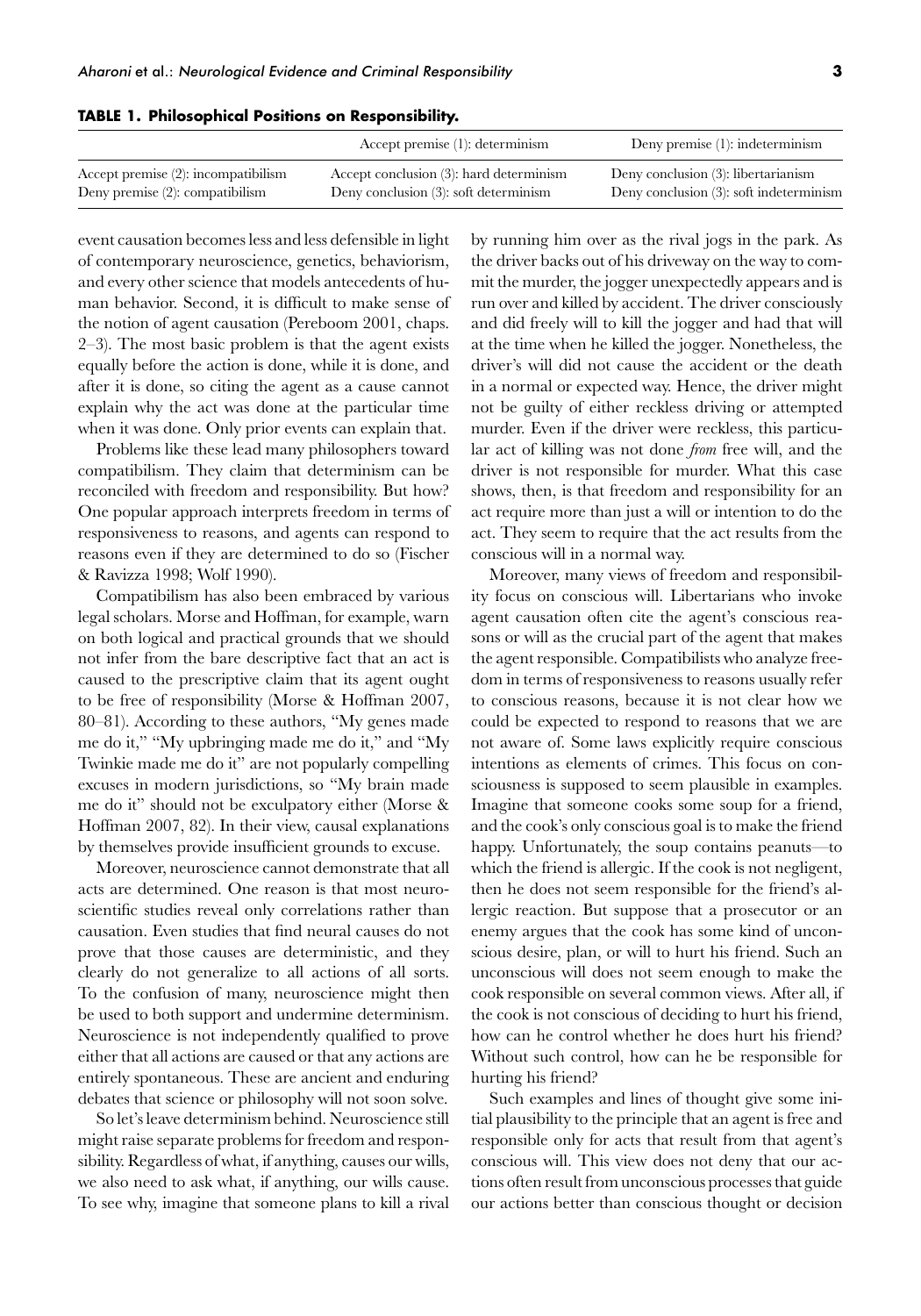would. The claim is only that we are not responsible when our acts result from unconscious processes with no input from conscious will. This thesis has been questioned, but the point here is only that it is popular and persuasive.

Neuroscience raises doubts about this common assumption. In classic experiments, Libet (2004) and his collaborators developed a clever method for determining precisely when participants become conscious of choosing to flex their wrists or fingers. They then used electroencephalograms to determine the onset of activity in the supplementary motor area (SMA), called the "readiness potential," that begins the process that leads to flexing. Surprisingly, this neural activity in the motor strip starts, on average, about 350 ms *earlier* than the consciousness of making a choice. But if the conscious choice to flex one's finger comes later than the neural initiation of action, then the conscious choice cannot independently cause the action in the way that most people assume.

Libet denied that his results rule out free will or responsibility because he thought that, through conscious processes, we still have time to stop the neural activation from causing motion in the finger. Critics respond, however, that the decision to stop that process is itself a consequence of unconscious neural processes. If so, it is hard to see how the decision to stop the action could be any more free or effective than the apparent conscious choice to start it. It is then unclear how free will could play a causal role in action (Wegner 2002).

Of course, defenders of freedom and responsibility have many responses. One common objection is that subjects consciously chose to cooperate in the study, so they willed to flex their fingers long before the brain potential that Libet measured. Nonetheless, this earlier general intention to flex a finger at one time or another did not cause subjects to flex a finger at the precise time that they did, so that intention did not cause the particular action that they performed. The above example of driving over the jogger shows that particular proximate intentions rather than such distal intentions determine responsibility. Hence, Libet's results challenge traditional views of freedom and responsibility, even if our acts are preceded by some general intentions.

Another common objection is that Libet's experiments used simple actions, so more complex actions still might result from conscious intentions. When criminals rob banks according to their plans, their conscious intentions do seem to cause them to do what they do. However, such more complex actions are made up of smaller actions like flexing body parts, and it is not clear how the whole can be free if its parts are not. It is possible for freedom to apply only at the higher level of generality, but it is a challenge to explain how this works. Besides, acts like raising a hand are exactly the kind of case that defenders of free will use to show that they are free: "See. I can raise it or lower it, as I wish." If Libet's findings show that these supposed exemplars of freedom do not result from conscious intentions, that would seem to cast doubt on a larger range of cases. And even if Libet's claim applied only to simple actions, it would still be surprising and important that those actions do not result from conscious will, since they seem to.

More technical objections are also raised. Some critics chide Libet for sometimes describing readiness potentials as intentions or decisions when they are more like urges (Mele 2006). Others question the precision of subjects' post-hoc reports about when they made decisions. Still others point out that similar neural activations can occur when the subject does not intend to act or when the subject only watches someone else (Kilner et al. 2004). All these objections need to be taken seriously. Although Libet's results are not conclusive, they do point toward one direction in which neuroscience might challenge our traditional views of freedom and responsibility without even mentioning determinism.

Ultimately, a keen knowledge of why people break the law might gain leverage from understanding not how free agents make choices but how causal brains influence people to follow some rules and not others. However, we are a long way away from predictive models of how people adhere to legal rules, so until that time, it is important that neuroscience still be compatible with the subjective appearance of freedom. A human action can be both determined, possibly by readiness potentials before conscious willing, and still subjectively free at the same time (see Gazzaniga 2005, and Gazzaniga & Steven 2005 for similar arguments). Choosing to raise one's hand results from physical causes, but it also *feels* free. Even if this feeling of free will is a mere construction of the brain, this does not mean that such a construction is useless or ineffectual. The felt experience of free will, and the ability to attribute free will to others, seems to be integral for human beings to navigate our complex social landscape. Our intuitions about free will enable us to make predictions about human action that are as good as or better than our best neuroscientific models. They cannot then be dismissed merely as misleading illusions.

In these ways, although neuroscience is not equipped to resolve the ancient philosophical debates, the application of neuroscience can illuminate those debates. Moreover, although modern neuroscience is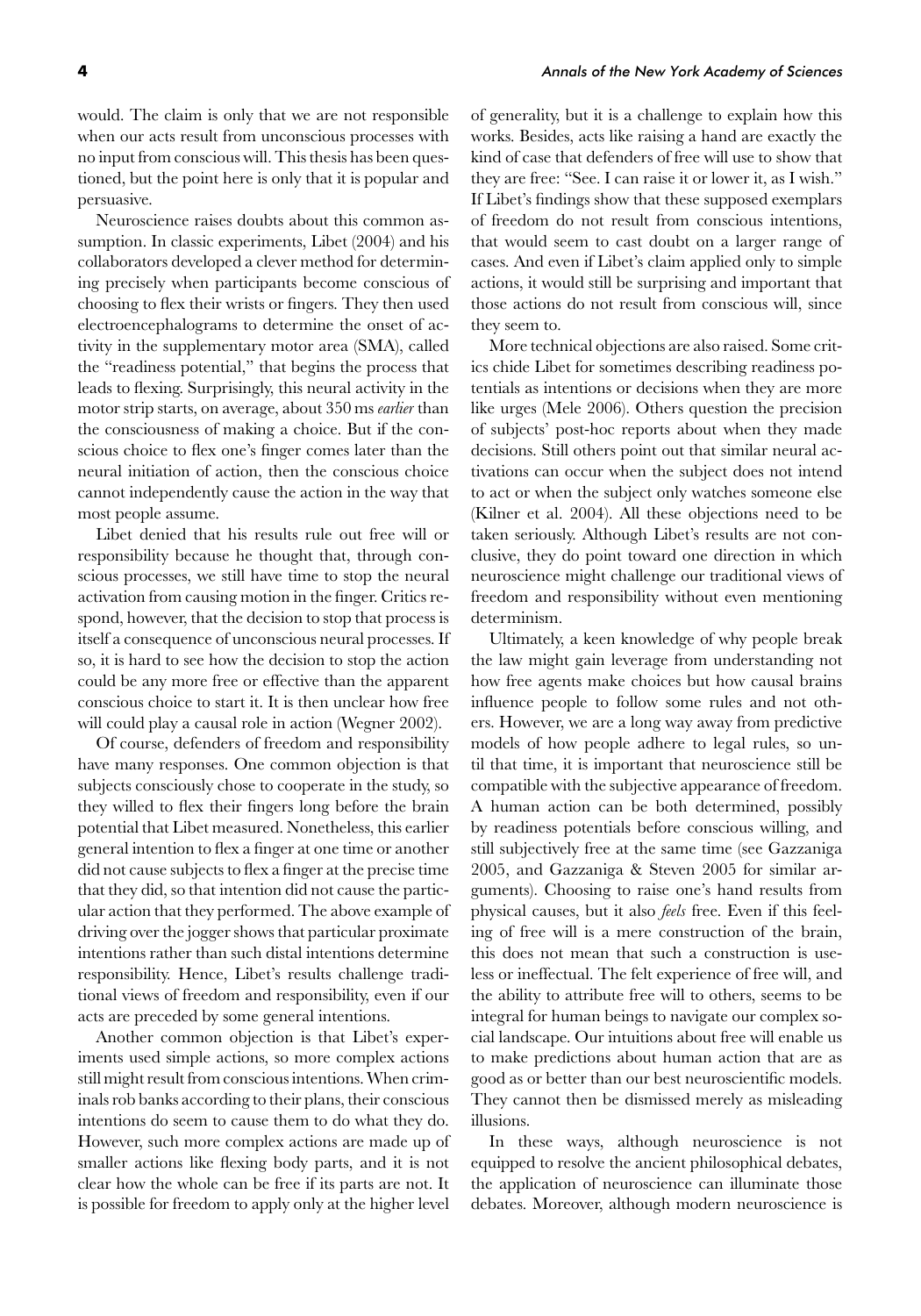far from becoming a direct mechanism of exculpation, neuroscientific studies may potentially help to clarify when agents are responsible by testing accusations and excuses against systematic observations of real human behavior. This possibility becomes especially important when neuroscience is applied to legal decisions.

# **How the Law Determines Whether a Defendant is Responsible**

In determining who is responsible, the law is where the rubber meets the road. However, it is not easy to define how the law determines responsibility. One reason is that different legal jurisdictions have different criteria for responsibility. This variation itself is an indication of the inherent difficulties in defining criteria of responsibility. Furthermore, determinations of responsibility can play many roles in a trial.

The relevance of neuroscientific evidence has been implicated in at least two of these roles: defenses that deny intentions and affirmative defenses, such as insanity. Other variants of mens rea, such as recklessness and negligence, and other excuses, such as duress, coercion, irresistible impulse, and automatism, also bear on criminal responsibility and are intriguing candidates for neuroscientific investigation. However, several recent neuroscientific studies seem directly relevant to intention and insanity. Examining these studies and concepts will provide substantial room for our discussion on the future of criminal responsibility.

We will focus on the extent to which neuroscience could be used to *reduce* responsibility, not to *establish* it. This is because (1) establishing responsibility seems to require the ability to decipher the content of particular mental states, which is a much harder problem for neuroscience to solve than ruling these states out by furnishing evidence that a defendant lacked the capacity for a certain mental state, and (2) establishing responsibility is likely to rely on mandatory neuroimaging, which might violate the defendant's right to privacy, right against search and seizure, and right against self-incrimination—all complex debates that have been reviewed elsewhere (Tovino 2007).

Hence, our topic will be how denials of intentions and of sanity can be used to reduce or remove responsibility. We will begin by outlining the legal concepts of intention and insanity. Then we will discuss some relevant scientific studies.

### Mens Rea

A criminal act is standardly divided into the actus reus and the mens rea, which are, respectively, roughly the physical act and the mental element. Theft, for example, might require taking property (the actus reus) with the knowledge that it belongs to someone else and the intention to deprive that person of it (the mens rea). Both elements of a crime must be proven beyond reasonable doubt for the prosecution to convict a defendant of that crime.

Different crimes require different mental states, or mens rea, for conviction. The crime of first-degree murder usually requires an intention to kill (except in cases of felony murder, depraved indifference, and Pinkerton liability), whereas manslaughter can often be committed without any intention to kill. The mens rea required for a given crime can also vary between jurisdictions and over time.

Mens rea commonly includes at least four variants: intention or purpose, knowledge that the act is done, recklessness, and negligence (Model Penal Code § 2.01 1962). These refer to specific mental states required for an act to qualify as an instance of a particular crime. Some crimes require intent, such as an intention to kill, harm, or deprive of property. Other crimes do not require intention but do require knowledge, such as knowledge that the harm will occur. Still other crimes do not require knowledge that a harm or offense will definitely occur but, instead, require only knowledge of a risk of the harm or offense. Unjustified disregard of that known risk then constitutes recklessness, as in some cases of drunk driving. Finally, some crimes do not require actual knowledge even of risk but are committed when an agent should have known about the harm or the risk. The act or agent is then called negligent. A successful defense against any of these variants results in a reduced charge to a less serious offense or, sometimes, an acquittal.

Neuroscience might in principle be used to determine when any of these mental conditions is met. However, current neuroscience speaks most strongly to matters of intention, so we will focus on that form of mens rea.

*Intention* is commonly defined as a commitment to a plan of action. In normal cases, an act is done intentionally when the actor commits to a plan that includes that action as an essential part. For an act to be intentional, the actor must also know that he is planning and performing it. People kill intentionally in this sense when they know that death is a likely consequence of their acts and when the resulting death is also part of what they need to accomplish to fulfill their plans (Bratman 1987; Perkins 1969, 747). Although long-range premeditation sometimes may be present, it is not necessary to establish intention.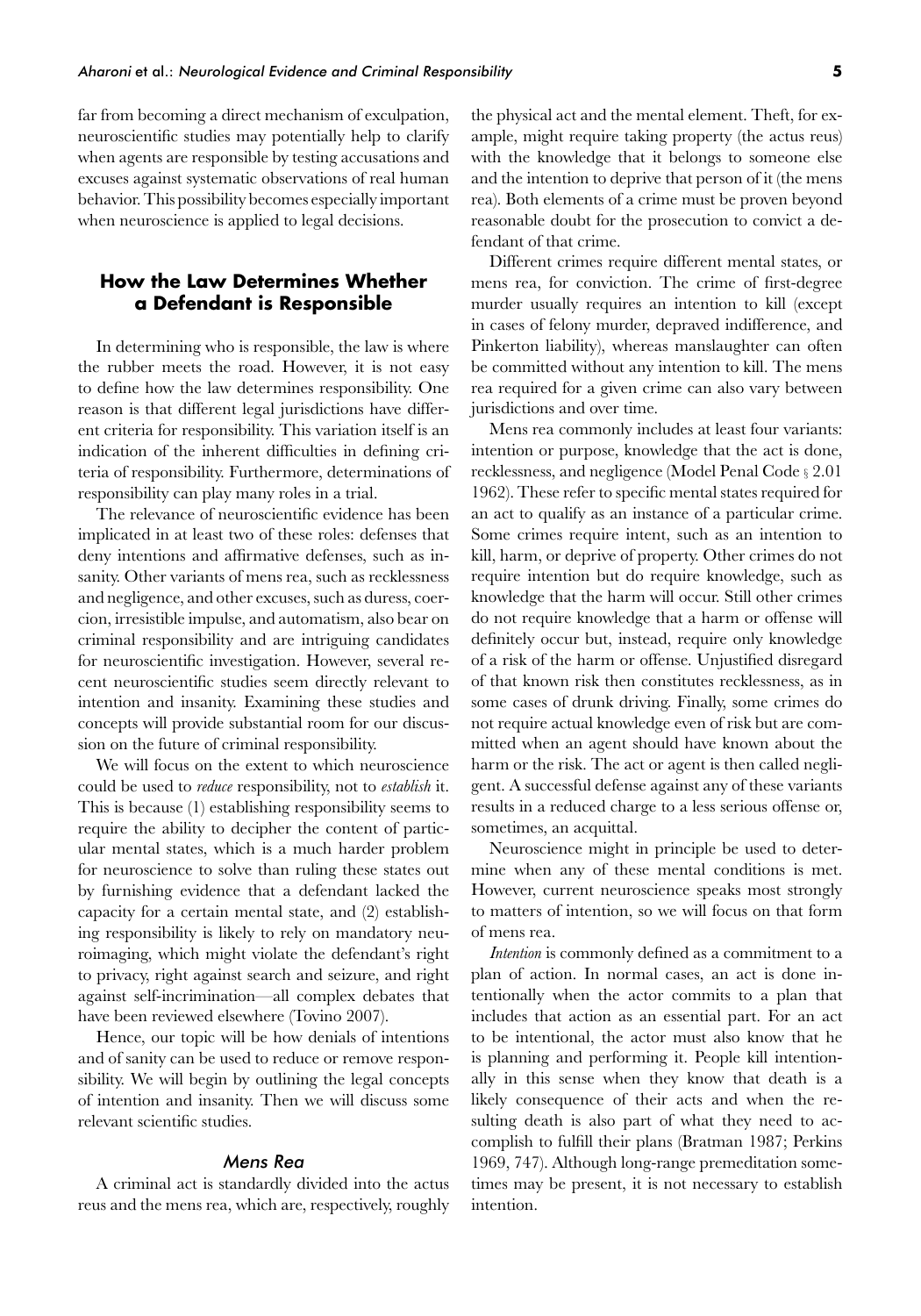When a crime requires intention of this kind, the prosecution needs to show that the defendant had sufficient knowledge and relevant plans. The defense can respond that the defendant lacked one of these mental states. One way to show this lack might be to show that the defendant has abnormalities in the brain that prevent the defendant from forming or committing to plans of action. Many jurisdictions recognize this as a defense of diminished capacity (e.g., *Kansas v. Wilburn* 1991). These jurisdictions usually regard the diminished capacity defense as a challenge to intention or other culpable states, different from an insanity defense, which we will discuss in the next section.

If it can be empirically demonstrated that a defendant has difficulties forming intentional actions, there might be some probability that he lacked the capacity to act intentionally at the time of the offense. If this case can be made, he might be acquitted of the greater crime and charged with a lesser crime if one is available. In this way, neuroscience could become relevant to the criminal charge. The burden is then placed on neuroscientists to identify and measure abnormalities associated with these functions and dysfunctions. This is a tall order that we will examine below.

#### Insanity

Neuroscientific evidence also seems applicable to the insanity defense. A successful insanity defense acquits the defendant "by reason of insanity" and usually results in commitment to a mental hospital as long as the defendant is a danger to himself or others.

How insanity is defined could have important implications for how neuroscience evidence is used. The definition varies quite a bit among the United States. It also takes different forms in case law from that in statutes. Still, some formulations are common. Some states still adhere to the M'Naghten Rule, according to which a person is legally insane if

*...*at the time of the committing of the act, the party accused was laboring under such a defect of reason, from disease of mind, as not to know the nature and quality of the act he was doing; or if he did know it, that he did not know what he was doing was wrong. (1843)

This test is purely cognitive insofar as only lack of knowledge can support a verdict of not guilty by reason of insanity.

What counts as knowledge is not clear, so some later laws required defendants not only to know but also to "appreciate" what they were doing and that it was wrong in order to be found guilty. Some jurisdictions also added a volitional prong, so that defendants could be found not guilty by reason of insanity if they had a mental illness that either removed their capacity to resist impulses or created an impulse so strong that nobody could resist it. Either of these conditions would destroy the defendant's capacity to abide by law.

These developments culminated in the insanity defense of the Model Penal Code of the American Law Institute:

A person is not responsible for criminal conduct if at the time of such conduct as a result of mental disease or defect he lacks substantial capacity either to appreciate the wrongfulness of his conduct or to conform his conduct to the requirements of the law.

So that psychopaths and sociopaths would not be excused, another clause in the Model Penal Code added, "the terms 'mental disease or defect' do not include an abnormality manifested only by repeated criminal or otherwise antisocial conduct."

The Model Penal Code test of insanity was accepted in most U.S. jurisdictions until John Hinckley was found not guilty by reason of insanity after trying to assassinate President Ronald Reagan (*U.S. v. Hinckley* 1982). Many commentators criticized that decision and blamed it on the broad insanity defense in that jurisdiction. As a result, most states removed the conformity prong of the Model Penal Code test and adopted purely cognitive insanity defenses closer to the old M'Naghten rule. Some jurisdictions also shifted the burden of proof, so that the defense would have to prove insanity and the prosecution would not have to prove sanity.

After these changes, defendants could still be found not guilty by reason of insanity if they showed that they could not know what they were doing or that they could not know that what they were doing was wrong. Such lack of knowledge could result from delusion, retardation, and possibly sleepwalking or automatism in some jurisdictions.

Neuroscientific evidence then becomes useful if it can establish such lack of capacity to know. As with challenges to the existence of mens rea, neuroscientists who want their research to be legally relevant face the challenge of designing a method of measuring an individual's capacity to know. In the next section, we discuss the advances and difficulties in operationalizing these constructs at a neural level.

# **Comparing Current Neurological Data to Legal Standards**

As suggested, an effective neuroscience of responsibility might begin by showing a neurological basis for a reduced capacity to fulfill the mens rea and sanity requirements. We begin by evaluating some recent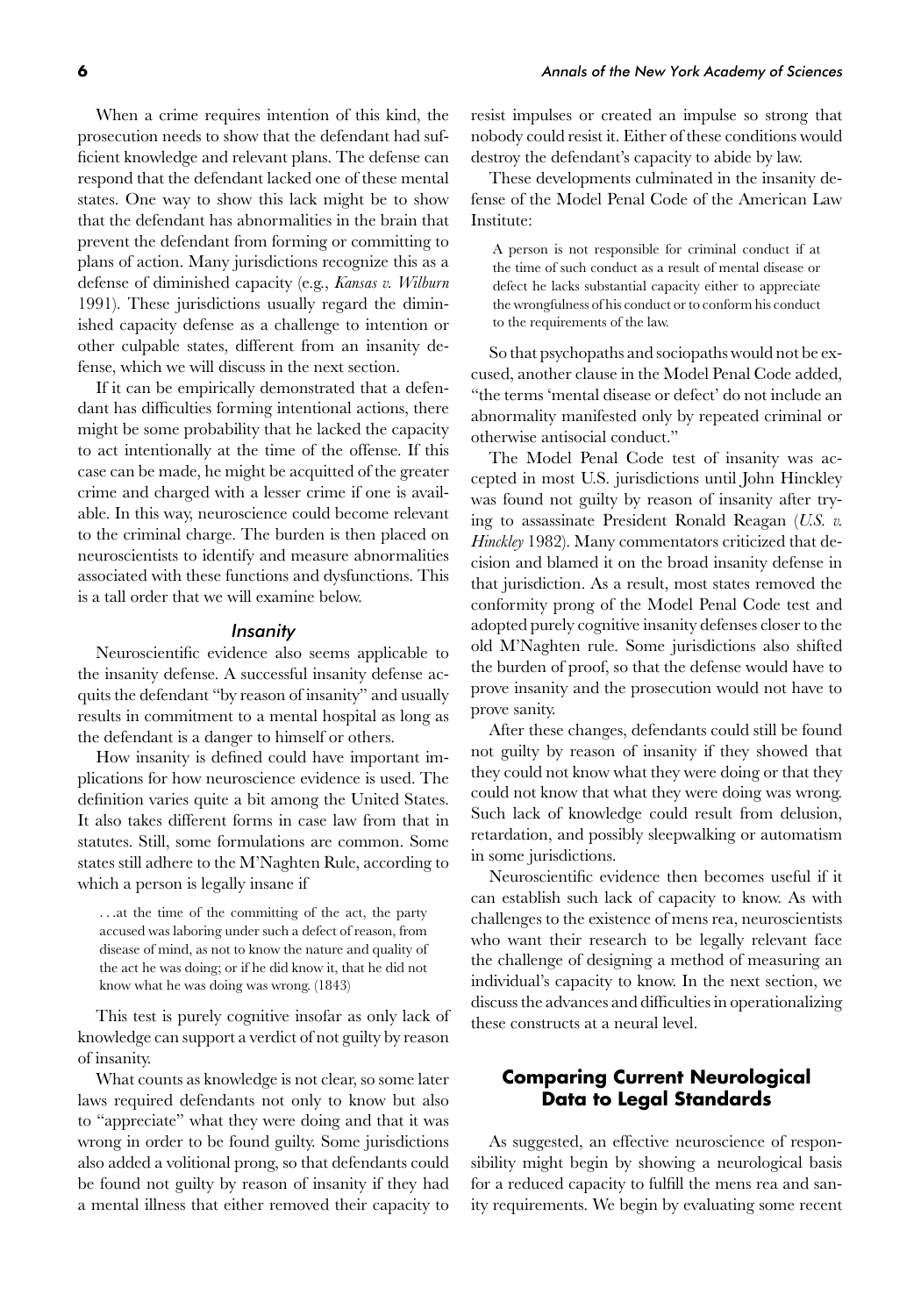evidence related to intention formation and then the two chief conditions of legal insanity.

### Defense against Mens Rea

How might neuroscience determine whether a particular person performed a particular act intentionally? Unfortunately, modern neuroscience is in no position to demonstrate a lack of intention for the particular crime charged because of course there is no known way to retroactively observe the state of the brain as it was during the commission of the offense.

It still might be possible to answer this question indirectly and probabilistically by showing that the individual probably lacked the ability to form plans or intentions. To support such a defense, neuroscientists would need (1) to identify some network in the brain that is necessary for forming "intentions" and then (2) to show that this network in the defendant's brain is dysfunctional during attempts at planned action, preventing him from reliably forming intentions but leaving intact the ability to perform the prohibited action (the actus reus).

To localize an "intention" mechanism in the brain, an ideal approach would be to measure the neural activation of an intended act as well as the neural activation of the same act performed unintentionally and then to subtract the latter from the former. Unfortunately, it is no easy task to systematically elicit specific unintentional actions, especially within the confines of a brain scanning apparatus. That might be why this direct approach has not been used.

An alternative approach could be to have participants intentionally perform simple motor behaviors such as a button press and to then instruct them to attend either to the experience of the act or to the experience of intending itself, and subtract the activation in the action condition from the activation in the intention condition. The fundamental assumption underlying this design is that attention directly modulates the activity of brain networks responsible for intention formation. Specifically, by attending to intention formation, there should be enhanced activity in the networks responsible for intention formation relative to conditions in which intention is formed less attentively.

Lau et al. (2004) did precisely this in a penetrating article in *Science*. They identified unique activation in the pre-SMA when participants attended to their intentions. This finding led the authors to conclude that this area of the brain generates intentions for motor behavior. They also observed an interaction with the dorsolateral prefrontal cortex, leading them to believe that this area was responsible for the ability to attend to these intentions. They concluded that this "attention to intention may be one mechanism by which effective conscious control of actions becomes possible" (1210).

Data like those of Lau et al. might seem to suggest that intention has been found in the brain and that observable abnormality in this area is proof of impairment in forming an intention. However, as with any study, such tempting inferences must be qualified. One limitation arises from the initial assumption that attention positively modulates activity in areas implicated in intention. A plausible alternative, for instance, might be that when attending to intention, this metacognitive task produces cognitive load for the attention processor, perhaps even *reducing* intentional capacities, and that the resulting increased activation is actually evidence of this attentional load, not of intention per se.

More evidence for the involvement of the medial frontal cortex in intention is reported by Haynes and colleagues (2007). They used a clever experimental design in which they had subjects freely decide whether they would add or subtract a subsequently presented pair of numbers. However, before these numbers were displayed, there was a time lag. This required subjects to maintain their intention for the length of the lag (which varied across trials). The numbers were displayed, and then four answers were displayed in random positions. This prevented subjects from forming habitual motor responses, enabling the researchers to isolate intention formation from motor planning. The authors found areas in the anterior medial frontal cortex that could be used to decode which intention the subjects were maintaining. Each intention was predicted by a separate pattern of activity within this region. Also, the authors noted activity in the posterior medial frontal cortex that was associated with action execution during the response phase. Like Lau et al., the investigators seem to have dissociated intention formation and maintenance from action execution, providing more evidence for the involvement of the medial frontal cortex in intention.

Others have attempted to isolate intention in the brain by comparing an intentional action task, such as a button press, to a task in which the same action has been previously conditioned as an almost automatic response to a stimulus such as an aural tone (Cunnington et al. 2002). The logic is that, if one subtracts the more "exogenous," reflexive action from the more "endogenous," effortful one, an activation profile for intention will manifest. However, this design suffers from the criticism that conditioned responses do not necessarily lack intentional regulation and conversely that the intention to act was not entirely endogenous but was prompted by instruction. Thus, it may come as no surprise that this design has yielded mixed results.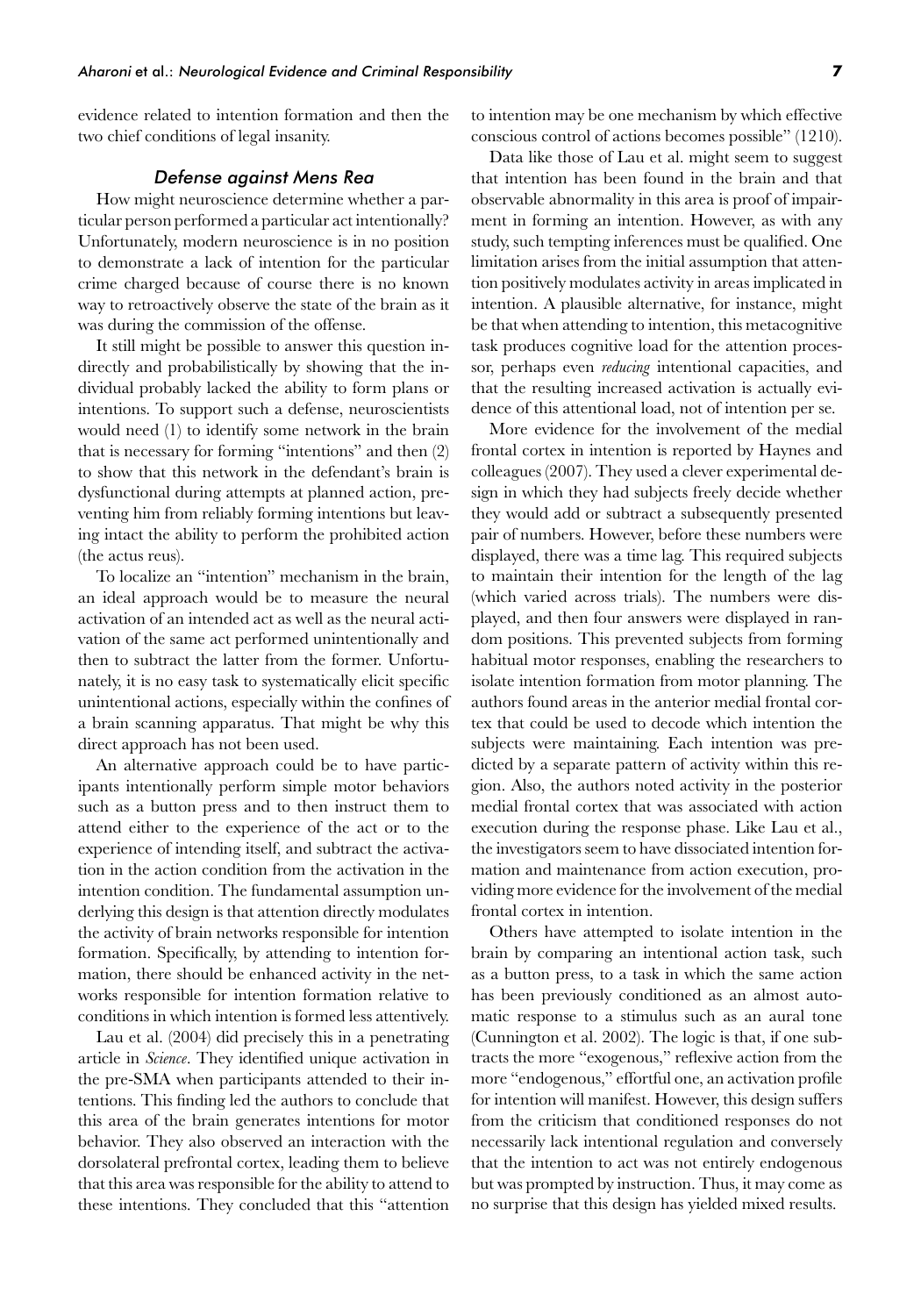Additional evidence suggests that pre-SMA activity decays when subjects repeat a simple motor response (Sakai et al. 1999), but it is difficult to determine that this initial activation actually reflects intention and not effort. It is also difficult to show that performing practiced actions under experimental conditions is driven by the intention to perform a specific repeated behavior and not simply by the intention to follow the experimenter's instructions. It is certainly possible that these two operations are neurally distinct. For instance, work by Hoshi and Tanji indicates that the pre-SMA may be involved with specific motor intentions (Hoshi and Tanji 2004), whereas the cingulate motor area may be involved in the more general decision to cooperate with the experimenter (Hoshi, Sawamura, & Tanji 2005). This supposition is far from established but helps us to appreciate the subtle controls required for making general claims about intention.

A more central problem to overcome in studies of intentionality, and the application of neuroscience to law in general, is the homunculus problem. Indeed, one of the most fundamental asymmetries between the law and cognitive neuroscience is that while the law seeks to analyze the guilt of an *agent*, cognitive neuroscience has largely exiled the existence of a "homunculus," or an agent who resides at the top of top-down processes and makes decisions and exerts free will. Typical cognitive neuroscience models, and even the rare few that defend the notion of a homunculus with strictly limited powers (Roepstorff & Frith 2004), approach brain function in terms of a series of interacting mechanisms forming various computations in convergent, divergent, and parallel fashions. To understand how voluntary or intentional actions emerge from neural activity, one provocative theory posits the notion of competition between neural systems.

Recent efforts have had success applying this notion to activity of the pre-SMA (Nachev et al. 2005; Sumner et al. 2007). In this view, the neural correlates of self-generated, voluntary actions arise from automatic action plans originating in the pre-SMA. But even as intentions are formed, there are many competing action plans being formed in various cortical and subcortical brain areas preconsciously, in response to the environment. These include the SMA (Grèzes  $\&$ Decety 2002). Competition between these conflicting plans is thought to determine which intentions become selected. Consequently, the enhanced activity of the pre-SMA may represent the neural events necessary for the selection and execution of "intentional" rather than "unintentional" action plans.

It is possible that this competition, regulated by cortical regions like the pre-SMA, takes place largely subcortically. The pre-SMA has projections to the putamen (Johansen-Berg et al. 2004; Wolbers et al. 2006) and the subthalamic nucleus (Aron et al. 2007) that may be important for motor selection and inhibition, respectively. Without the pre-SMA to provide wellorchestrated positive and negative bias to these subcortical areas, action plans that normally would have been outcompeted would be victorious. This consequence of the mechanism is crucial for assessing the selection of actions.

As the conflict hypothesis might predict, patients with an inability to perform intentional actions *are not* paralyzed. They can still perform motor actions based on environmental cues and other nonintentional sources of action. For example, patient A.G., who has damage to the pre-SMA but not the SMA proper, has difficulty voluntarily initiating action or voluntarily making online changes in the middle of an act. Nonetheless, she can perform cued behaviors with response times comparable to those of control subjects (Nachev et al. 2007).

Thus, there are two important points to glean from the neural framework outlined here: (1) There is an emerging case to be made that the pre-SMA reflects a neural basis of intention and that it displays the functional connectivity necessary for cognitive influence on intention formation and thereby on the execution of action; (2) when the neural areas responsible for intention are dysfunctional, an imbalance in competition between various automatic action plans allows complex actions to be performed in the absence of intention.

Once the neural mechanisms of intention have been implicated, a defendant's brain would have to yield evidence of dysfunction in these networks during attempts at planned action along with behavioral indicators of difficulty forming such plans. The above-mentioned research suggests that this goal might be achieved by searching for pre-SMA dysfunction in qualified defendants during intention formation.

However, even if we are looking at "intention" in the brain, it does not necessarily follow that abnormalities in this region imply an inability to form intentions. In general, abnormal activation could manifest as hypoactivation, hyperactivation, positive or negative activation, or some erratic pattern. It is not now known which of these patterns indicates dysfunction, but we do know that it will almost certainly depend on the neural area in question. This is one reason why examining the behavioral correlates of brain dysfunction is so essential. After all, the law cares about the brain only insofar as it can tell us something about its effect on actual behavior.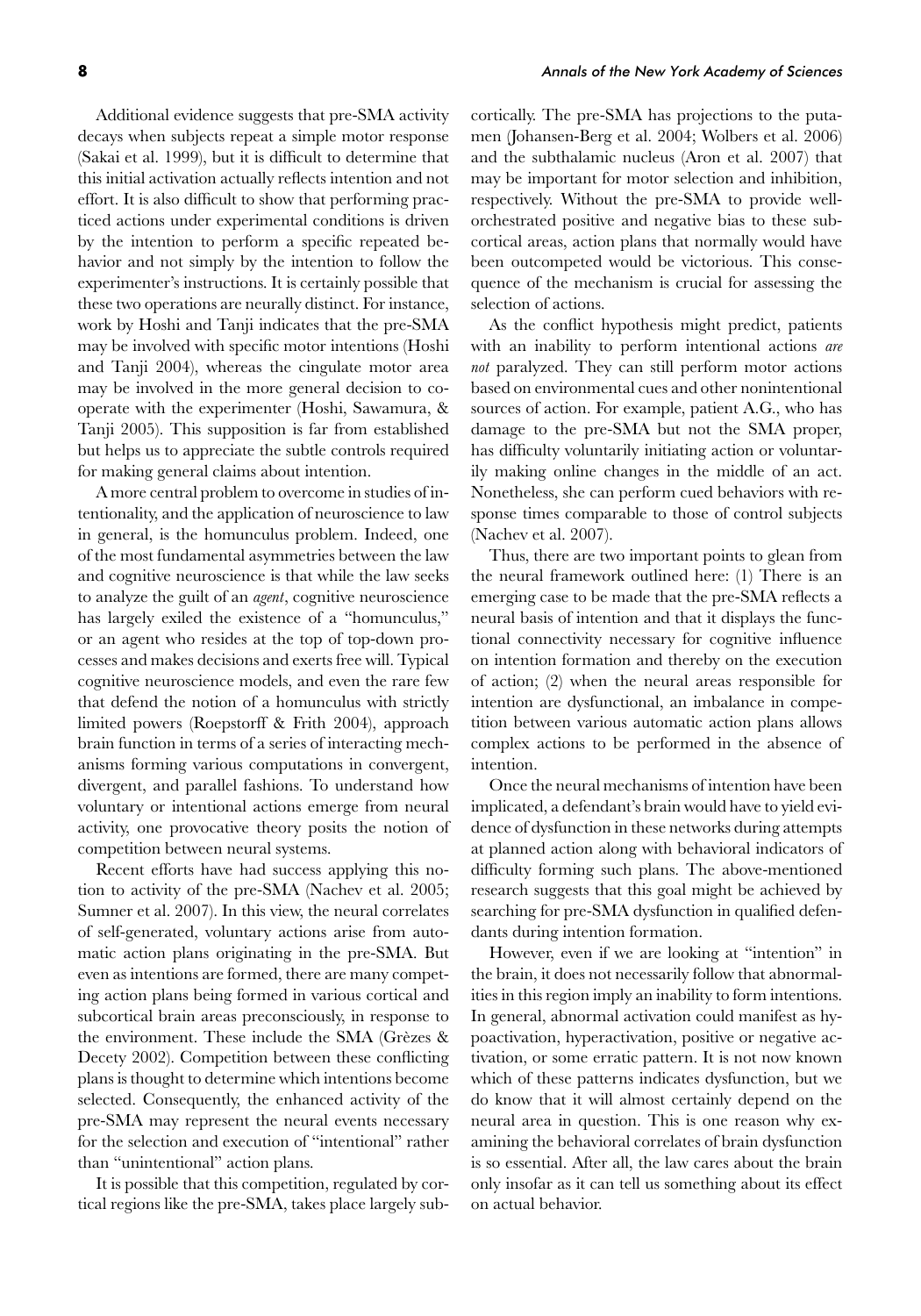Another reason that abnormalities in the pre-SMA area do not imply difficulty forming intentions lies in the ample evidence of brain redundancy and distributed processing. It is plausible that when the pre-SMA area is dysfunctional, other areas "take up the slack." Other as yet undetected brain networks might supplant the computations underlying intention formation so that the procedures required for intention formation can still be normally executed. Thus, whether a particular brain network is useful does not imply that it is necessary (Halgren & Marinkovic 1996; Price et al. 1999). Second, for hypoactivity, maybe reduced activity in the intention areas simply indicates that this individual's pre-SMA requires less activation to function normally. Reduced activation in the pre-SMA, although encouraging and important, leaves many questions about intention formation unanswered.

Moreover, even if normal pre-SMA activation is necessary to form intentions, the fact that a defendant shows abnormal activation in the pre-SMA after being arrested does not show that the same area was dysfunctional when the crime was committed. It is also not clear that dysfunction in the pre-SMA for one kind of action, which is tested in the lab after arrest, shows that the defendant's pre-SMA would also be dysfunctional for other kinds of actions in real circumstances. Such questions about whether lab findings during trials establish mental states during real crimes are a recurring problem when applying neuroscience in the law.

#### Insanity Defense

Can neuroscience help us determine whether a defendant is insane? That depends on how insanity is defined. According to the laws discussed above, insanity seems to depend at least in part on an inability to know the nature and quality of the act and to know that the act is wrong. Neuroscience is potentially relevant to each of these conditions.

### *Knowing the Nature and Quality of an Act*

What constitutes "knowing" something? How is the "nature" of an act different from its "quality"? Legal theorists have examined these questions in detail (Robinson, 2 Crim. L. Def. § 173, West, 2007). However, legal concepts almost always rely on intuitive explanations without clear operational scientific definitions. To apply neuroscience to legal issues, we must eventually jump the divide between legal concepts and scientific ones.

The "nature and quality of an act" (in the M'Naghten rule) includes the consequences and circumstances of the act. To know that an act has the nature and quality of killing, its agent must know that the act will have death as a consequence. To know that an act is theft, its agent must know, or at least truly believe, that the taken object belongs to someone else. If an agent cannot know such essential consequences or circumstances, that agent cannot know the nature and quality of the act. The agent then fails this cognitive part of the insanity defense.

It is still not clear what counts as*knowing*. One operational way to define "know[ing] the nature and quality of the act" is having an explicit, declarative representation of an instrumental action, including its consequences, circumstances, and means. By this definition, a defense relying on neuroscience would have to show that an individual lacks the capacity to build such representations because of dysfunction in the brain networks responsible for this operation.

At least two kinds of information are used by the brain to gain knowledge of action: efferent information governed by motor planning and afferent information such as somatosensory and proprioceptive feedback. Interestingly, afferent feedback is not required for successful execution of actions (Farrer et al. 2003). Hence, selective damage to these feedback mechanisms might not provide sufficient reason to excuse offenders with this type of damage. In contrast, motor planning and initiation do seem to be necessary for successful execution of actions. Above, we discussed the automatic, nonreflective processes underlying intention formation, but the law is concerned not just with intention formation but also with awareness, or knowledge, of planned actions, as the M'Naghten rule illustrates. Indeed, there is some evidence that these two operations are neurally distinct.

Research has shown that the angular gyrus, an area within the parietal cortex, may house mechanisms that allow us to reflect on the intentions being formed in the frontal cortex (Sirigu et al. 2004). Subjective awareness of intentions may rely on predictive models that project what the execution and consequences of the action will be like—a known function of the parietal cortex (Desmurget & Grafton 2000). These predictions are formed before sensory feedback about the action arrives. If indeed these predictive models are the correlates of awareness of motor intention, and because this awareness precedes action initiation in control subjects (Sirigu et al. 2004), one function of this awareness may be inhibition of automatically generated intentions. Evidence from at least one study suggests that it is possible to inhibit intended actions when subjective awareness of intention precedes the execution of the action (Brass & Haggard 2007). This view relegates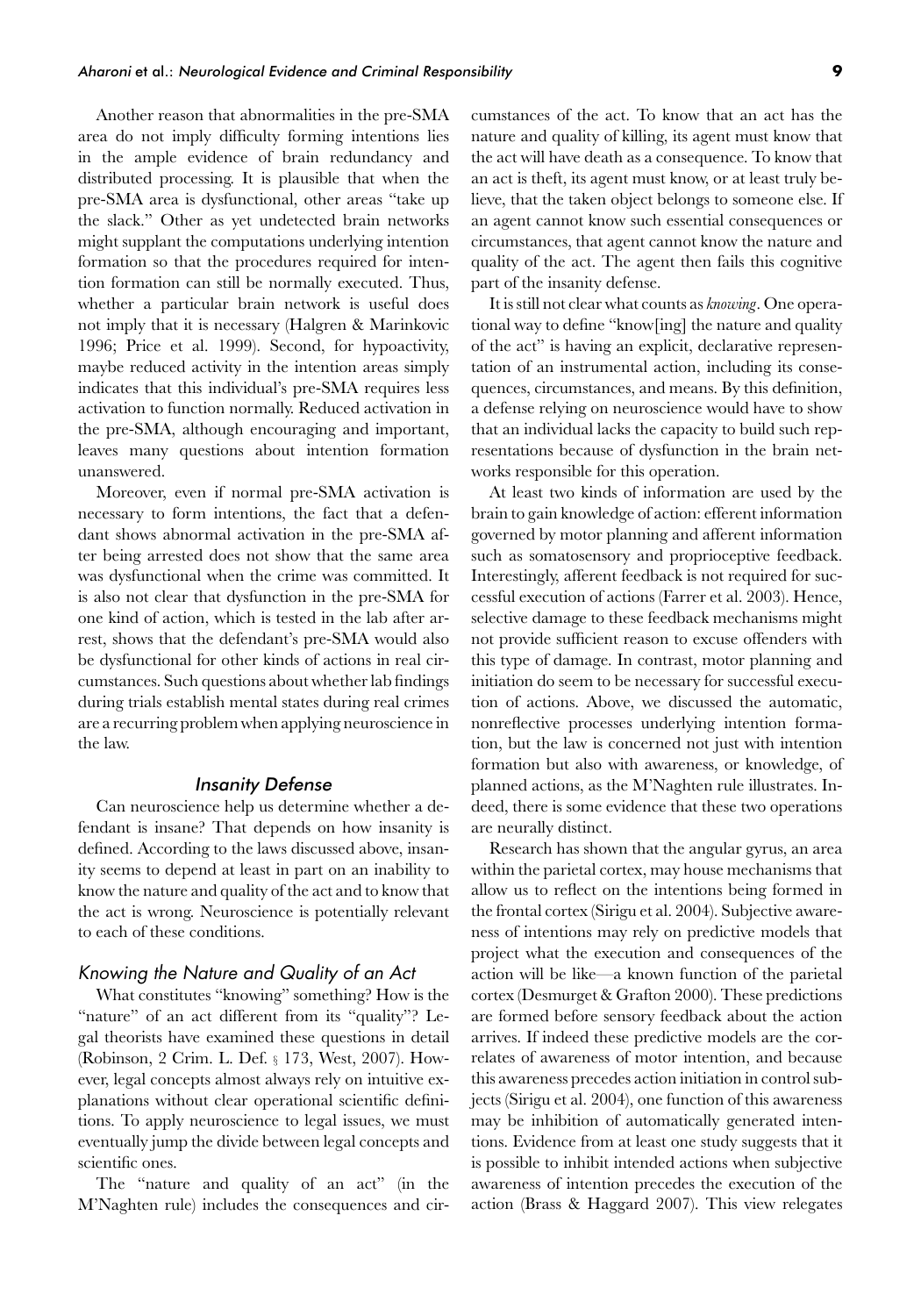awareness to the indirect role of moderating the relationship between forming intentions and inhibiting them.

If the angular gyrus is dysfunctional, we may not become subjectively aware of an intention until we become aware of the resulting action through sensory feedback, after the action has already commenced (Sirigu et al. 2004). Consequently, for quick actions, such as a simple pull of a trigger, it should be possible for people with damage to this area to complete the action before becoming aware of it. However, such damage may be of little exculpatory use for someone guilty of more complex actions such as loading and aiming a gun or robbing a bank because, in such complex cases, enough time exists for sensory feedback to reach awareness before the action is complete.

The sequence of intention awareness followed by perceptual awareness of action is also important in another way. The ability to become aware of one's intentions before they have resulted in action seems necessary for a sense of agency—the experience of being the causal source of one's actions. To "know the nature and quality of [his] act," an individual would presumably have to recognize that these actions were caused by him- or herself rather than someone else.

Recent developments by Farrer and colleagues (in press) have advanced our understanding of the neural correlates of a sense of agency. In one study, participants were asked to perform a simple motor task that was visually recorded and played back to them after a short delay. Participants were led to believe that half of the delayed-feedback videos were of acts authored by someone else and that their presentation order was random. Participants then had to decide on which trials the feedback was self-authored, without the benefit of direct feedback from intentional systems. The tendency to attribute actions to an external agent correlated with increased bilateral angular gyrus activity relative to self-attribution. These results indicate that the angular gyrus may control the subjective experience of agency and that it is modulated by the synchrony between predicted (intentional) and actual (sensory) feedback. (See Moore and Haggard [2007] for a compelling theory of how the experience of agency arises from the dynamic interactions between predictive and inferential processes.)

Translating the results from these studies into the courtroom would require structural and functional imaging of the angular gyrus. If it is dysfunctional, the defendant may have diminished awareness of his motor intentions before they are actually realized. This supposition could be verified with behavioral tasks involving temporal judgment of the experiences of intention and the initiation of actions. If the angular gyrus is abnormally active at times when it should not be or if it is not modulated by delayed-feedback conditions, then it is possible that the defendant misattributes his own actions to other agents. In both cases, action awareness is diminished in such a way that the defendant could not, or would not, attempt to prevent the actions from occurring.

Once again, it is dangerously tempting to conclude that damage to this brain area necessarily implies that an individual cannot consciously represent his own actions. As we mentioned, there may be conditions under which this is possible, but we have also indicated that "awareness" may not be a unitary phenomenon and its degree of plasticity as well as its functional significance remain largely unknown. Consequently, the angular gyrus should be a starting point, not a destination, in our understanding of the different aspects of awareness and how they interact.

### *Knowing that an Act is Wrong*

Knowledge of rules against the act. Even if a defendant is aware of "the nature and quality of the act," he still might not be aware that it was wrong (either legally or morally). Much research has been done recently on the neural basis of moral judgments (see Greene & Haidt 2002 and Moll et al. 2005; see also Sinnott-Armstrong 2008). If neuroscientists could determine which brain circuits are necessary to form moral judgments, then dysfunctions in those circuits might be used as evidence that defendants cannot know that their acts are wrong.

To illustrate some problems for this strategy, consider a recent study (Koenigs et al. 2007). This group presented several types of moral dilemmas to six subjects with damage to the ventromedial prefrontal cortex (VMPFC). In each case, subjects chose whether to perform a hypothetical act that saves more lives by killing fewer. These dilemmas varied both in the personal involvement demanded of the subject (such as either pulling a switch or pushing someone off a bridge) and the aggregate utility of the outcome (the proportion of people saved). The investigators compared their moral judgments to those of typical subjects as well as subjects with brain damage outside the VMPFC. Subjects without VMPFC damage were relatively unwilling to endorse highly personal acts even when those acts resulted in high aggregate utility. The VMPFC subjects, in contrast, showed a relatively increased willingness to endorse such acts. This finding suggests that an intact VMPFC weighs personal involvement as a factor in moral reasoning. The authors are the first to point out that the specificity of this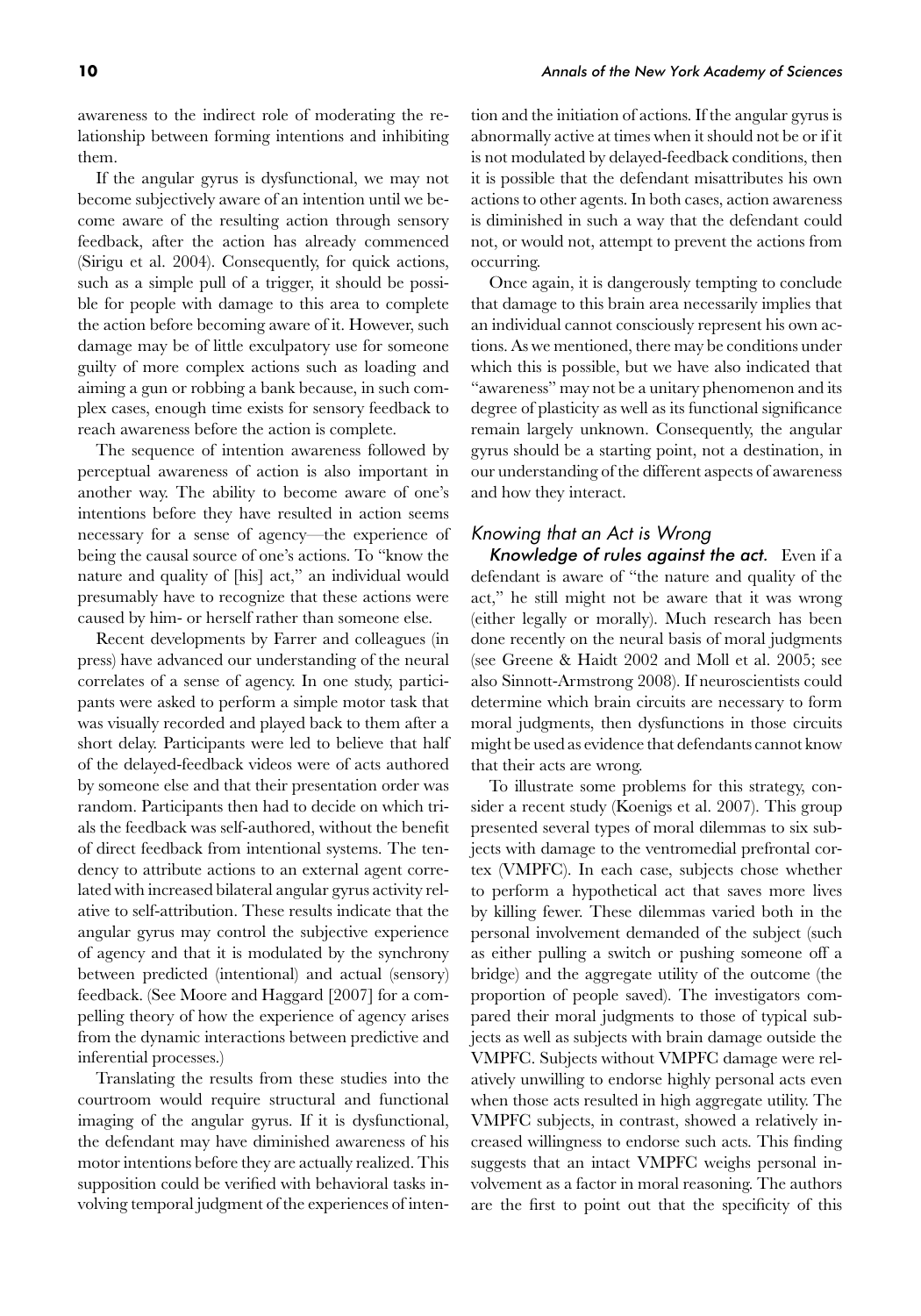finding does not suggest that these subjects lack a general capacity to judge moral wrongness, because their judgments were normal in the other conditions. Thus, such studies, while sometimes illuminating, do not yet have clear implications for the legal issue of whether defendants can know that their acts are wrong under general conditions.

Other brain studies become relevant if we assume that knowing whether something is wrong requires an ability to understand and apply social rules. Research into the neural correlates of reasoning about rules has been particularly fruitful in recent years.

In a functional magnetic resonance imaging (fMRI) experiment, Fiddick et al. (2005) had participants use both precautionary reasoning about hazardous situations and social contract reasoning about obligations to others. Participants were presented with various rules from both categories, followed by brief descriptions about people who may or may not have followed these rules. The precautionary category included items like "if you go hang gliding, then you must stay away from power lines." The social contract category included items like "if you order the buffet dinner, then you must eat the food yourself." Using only the information provided, participants had to decide whether the person could have broken the rule. Social contract reasoning but not precautionary reasoning was associated with increased activity in the bilateral ventrolateral prefrontal cortex and the medial frontal gyrus, as well as the left angular gyrus and the left orbitofrontal cortex. Interestingly, two of these areas, the medial frontal gyrus and the angular gyrus, are thought to be involved in generating emotional responses that inform some kinds of moral judgments among other things (Greene et al. 2004; Greene et al. 2001).

If dysfunction in areas associated with social contract reasoning reduces the capacity to reason about social contract rules, then this reduced capacity may in turn hinder one's ability to judge any particular social contract violation as wrong. If so, defendants with such deficits might become eligible for the insanity defense under some common formulations.

A lack of moral knowledge also might seem to excuse psychopaths (Fine & Kennett 2004). Though this conclusion might sound troubling, there is some evidence that psychopaths do not know or at least appreciate that their acts are morally wrong. First, psychopaths show reduced startle and skin-conductance responses to pictures of people harmed by violent assaults (Blair et al. 1997; Kiehl 2008; Levenston et al. 2000). This finding seems to underscore their notorious lack of empathy and may plausibly hinder their ability to appreciate the wrongness of immoral acts. Second, when psychopaths talk about moral wrongness, they often show confusion about what makes acts wrong and what it means for acts to be wrong (Kennett & Fine 2008). Third, at least one study (Blair et al. 1995) found that psychopaths fail to distinguish moral from conventional violations, oddly overclassifying conventional violations as moral ones. It is, of course, still controversial to claim that psychopaths do not know that their acts are wrong. Indeed, the ability to persuade and deceive others may profit from an ability to entertain others' notions of moral wrongness. However, even if psychopathic offenders tend to have a poor understanding of the wrongness of their acts, this would not necessarily imply that they *lack the ability* to understand wrongness. Only if this latter criterion can be met could neuroscience become legally relevant to psychopathy.

Some studies have suggested that psychopaths display a distinctive pattern in electroencephalograms (Kiehl 2008) and event-related potentials tests (Raine 1989a, 1989b). Those patterns, if they prove to be highly predictive of psychopathic behavior, might then be used to determine which defendants are psychopaths. This diagnosis could then be used to argue that these defendants are eligible for the insanity defense if psychopaths in general were shown to be incapable of appreciating wrongfulness and if that incapacity suffices for the insanity defense in the relevant jurisdiction. Although neuroscientific methods have never been considered necessary for psychopathy diagnoses, these methods might carry the potential to influence how we interpret psychopathy by showing that psychopathic brains are physically abnormal in ways relevant to crime and responsibility.

Of course, acquitted psychopaths would not be let back on the streets to commit more crimes. They would, instead, be institutionalized in a secure mental hospital rather than a prison, possibly for longer than the time they would have spent in prison. As mentioned above, the Model Penal Code added a special clause to its insanity test to avoid acquitting or freeing psychopaths. However, that special exclusion would no longer apply if the diagnosis of psychopathy can be established by neuroscientific evidence rather than by repeated criminal behavior. Although this concern remains entirely conjectural, the question of whether psychopaths are responsible needs to be faced, and it is one area where neuroscience might become relevant to legal decisions regarding insanity.

Knowledge of others' mental states. A sense of moral wrongness might also depend on the ability to anticipate that other people may be averse to the consequences of one's actions. When an act offends other people or makes them suffer or distrust the agent,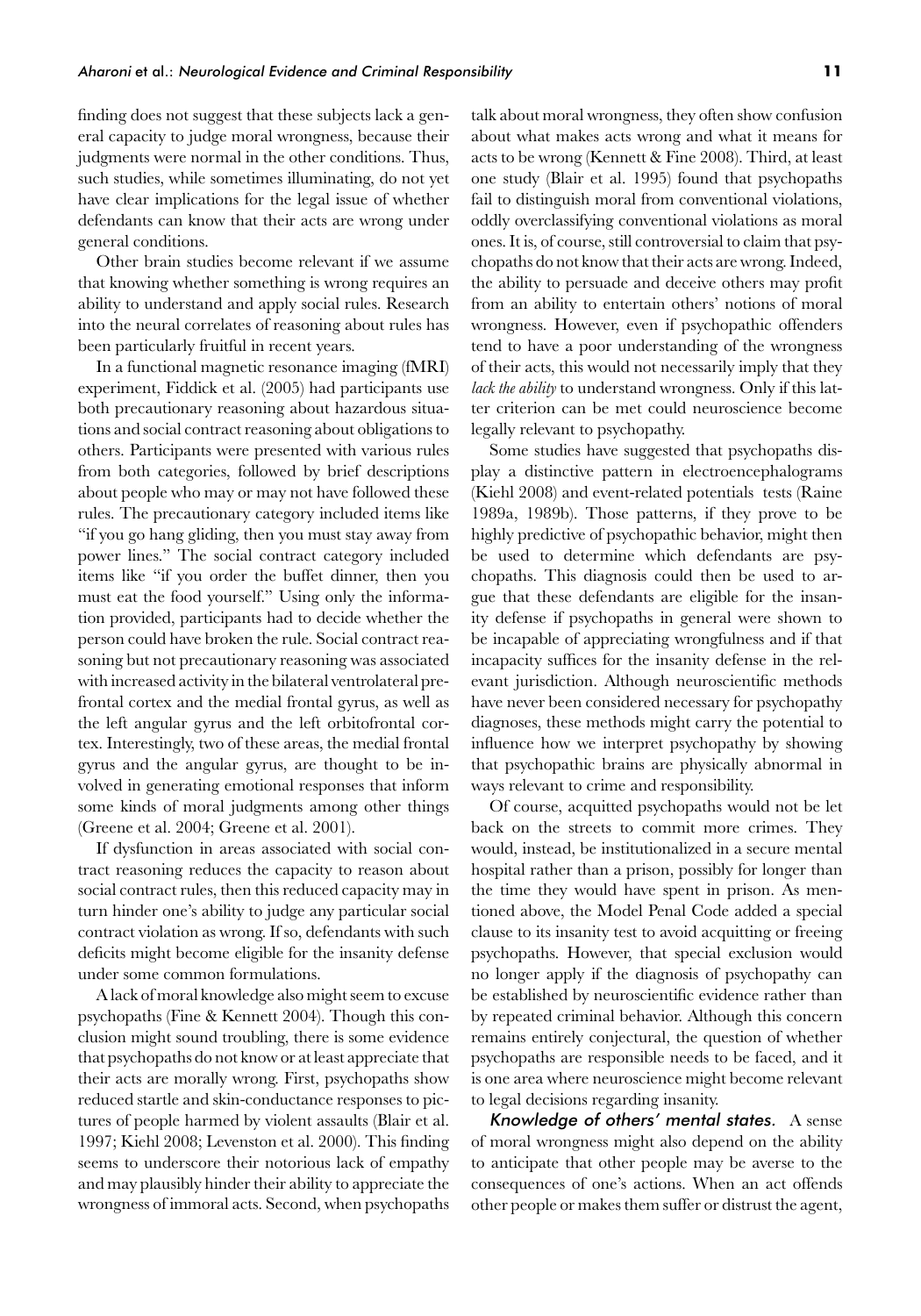those consequences provide some reason to judge the act wrong. Defendants may be unable to know that such acts are wrong if they cannot reason normally about others' mental states—that is, if they do not have an intact Theory of Mind.

Recent cognitive neuroscience literature has implicated a network of brain areas thought to be required for a Theory of Mind (Saxe 2006). One particularly important area is the right temporoparietal junction (RTPJ). Saxe and Wexler (2005) provide strong evidence that the RTPJ is involved in belief attribution, a fundamental component of Theory of Mind. They had participants read statements about an individual's background, desires, and the outcome of a related story, and they then asked participants to decide if the character would be pleased with the outcome. To respond to this question, participants had to develop a model of the character's desires and predict the preferred outcome on the basis of that model. They found that relative to reading the background statement, reading the desire statement induced increased activity in the RTPJ. Thus, the RTPJ was active during the segment of the experiment in which participants had to attribute beliefs and desires to another person. This role of the RTPJ has been replicated in a recent study of moral judgments (Young et al. 2007).

Interestingly, the RTPJ has been identified as an area that is hypoactive relative to that in control subjects when high-functioning autistic and Asperger syndrome patients perform tasks that require a Theory of Mind (Castelli et al. 2002). A leading theory regarding the nature of autism and Asperger syndrome is that affected individuals cannot form an adequate Theory of Mind. Taken together, the results from the above studies indicate that hypoactivity in the RTPJ could result in inadequate belief attribution and, therefore, Theory of Mind. This finding lends itself to a related hypothesis, that other abnormal forms of activation in the RTPJ may result in overattributions of others' mental states—perhaps the frightening delusion that others want to harm you (a common symptom of paranoid schizophrenia). Some studies have already shown a correspondence between positive symptoms of schizophrenia and hyperactivation in other brain areas (Dierks et al. 1999). Psychotic delusions could potentially motivate an actor to deploy a defensive assault that is entirely justified within the logic of that actor's delusion.

If a defendant could be shown to have dysfunction in the RTPJ and to lack the ability to make judgments about others' beliefs and desires, a case could be made that this individual has an improper understanding of others' mental states and, consequently, lacks sufficient capacity to judge the wrongness of his own acts.

Importantly, however, even if social contract reasoning and Theory of Mind are shown to be functionally impaired, there easily could be other cues to assessments of wrongness that typical brains compute for which we simply have not accounted. It is widely accepted, for instance, that people model their behavior after other social agents (Bandura 1977). It could be that individuals can extract moral information from the behavior of others, even when social contract reasoning and Theory of Mind are dysfunctional. This is just one of many alternative hypotheses that awaits thorough psychological and neuroscientific investigation.

# **Future of the Neuroscience of Criminal Responsibility**

Thus far we have argued that the significant advances made in the neuroscience of mental states do not yet provide compelling evidence that associated brain regions are necessary or sufficient for normal functioning of these mental states. Even our most thorough descriptions of abnormal brain activity do not necessarily imply dysfunction (Pinker 2002, 184). Moreover, if strong evidence of specific brain dysfunction is found, this alone does not necessarily imply innocence or impunity because, after all, most individuals with similar dysfunction never commit crimes (Gazzaniga & Steven 2005; Grafton et al. 2006–2007). As we discussed above, there are several missing links in the connection between neuroscience and responsibility.

How can these problems be solved? Where do we go from here? The field of law and neuroscience is changing quickly. It is hard to predict what will come next or where the field is headed. Still, we can say a little about what is needed and likely in the law and in neuroscience.

### What Do We Need from Law?

The legal issues outlined above are all filled with uncertainty. Even the best neuroscientific evidence will leave us unsure whether some particular defendants meet the conditions for criminal responsibility. Mistakes can have devastating effects in criminal justice. If the scientific interpretations of neurological results are accurate, say, 90% of the time, these interpretations will be misleading 10 of 100 times. Defendants then face a considerable risk to liberty or life if they (or prosecutors) rely on neuroscientific evidence. Scientific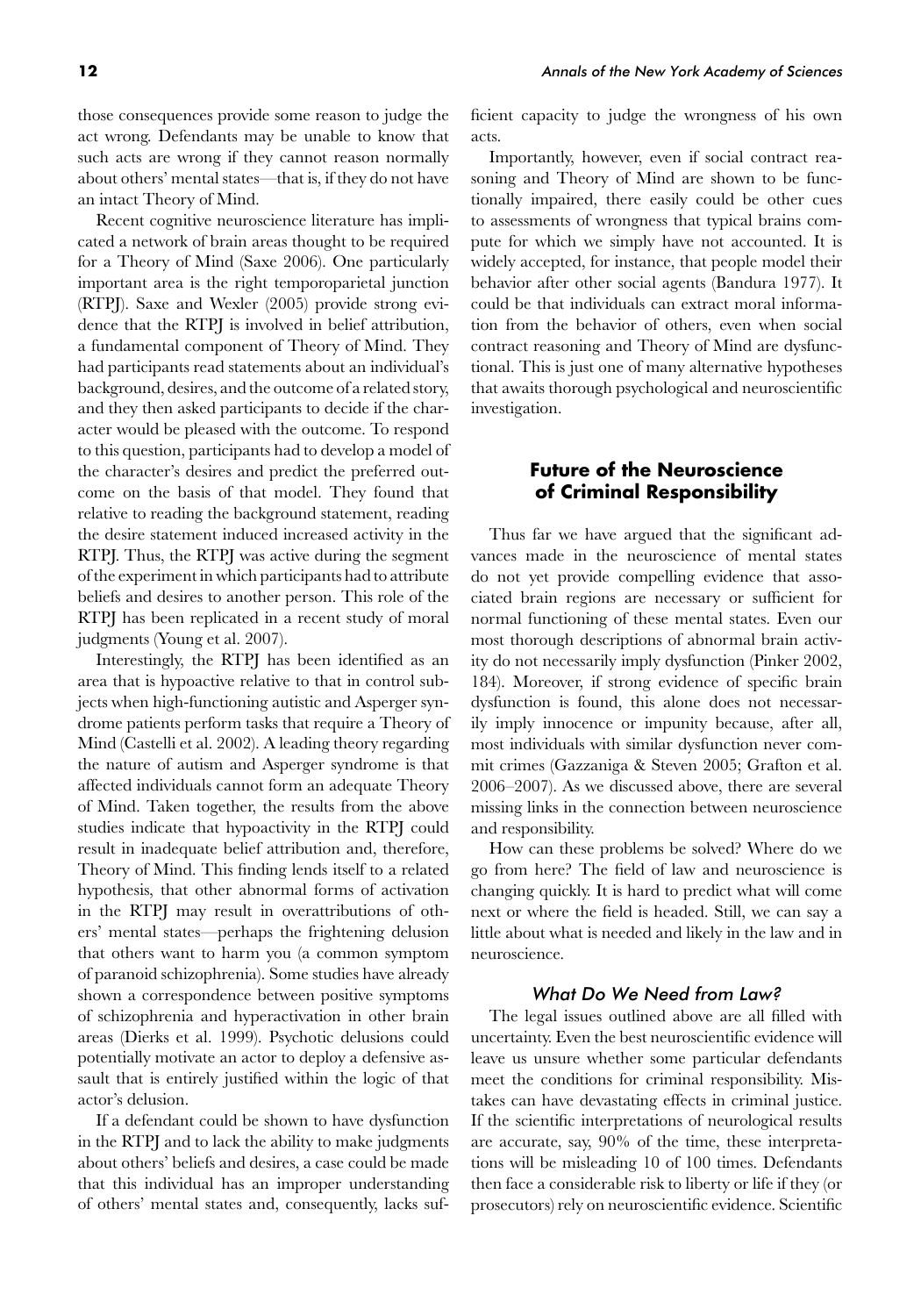claims must attain impeccable accuracy when lives and livelihoods are on the line.

The importance of such claims means, first, that we need to determine the error rates of various methods in neuroscience. It is not clear how we can determine error rates to begin with. What are the average rates of misses and of false alarms for fMRI detection of various conditions? Whatever they are, these error rates are only compounded when legal officials, most of whom know little neuroscience, need to draw conclusions from technical data. The release of noisy, unreliable neuroscientific evidence into the courtroom could actually serve to increase error rates in convictions, whereby judges and juries acquit the guilty and convict the innocent.

Will neuroscience bring more harm than good to criminal trials? Only time and careful analysis will tell. Still, some steps might help to minimize its destructive power and develop a constructive trajectory for its use.

One way to reduce the worst kinds of errors is to properly distribute the burden of proof or persuasion. If society is most concerned not to convict the innocent, then it can reduce that kind of error by placing a heavy burden of proof on prosecutors. The uncertainties in neuroscientific data will make it hard for prosecutors to use such data to prove beyond a reasonable doubt that the conditions of responsibility, including intention and sanity, are met. In contrast, if society is most concerned not to acquit and release the guilty and dangerous, then it can reduce that kind of error by shifting the burden of proof onto the defense. If the defense is required to prove, even to a preponderance of the evidence, that the defendant is insane in order to be found not guilty by reason of insanity, then it will be hard to carry that burden with uncertain evidence from neuroscience. It is, therefore, crucial for the law to develop appropriate rules governing the burden of proof to be able to handle the new evidence from neuroscience.

Finally, even if we tailor law to handle error asymmetries, we still face problems related to the admissibility of neuroscientific evidence, a domain in which procedural law might shape the way we do neuroscience. It is not clear when neuroscience findings should qualify as relevant, material, or competent, or reliable, as defined by the rules of evidence. It is also not obvious under what classification it should fall: real, demonstrative, documentary, or testimonial evidence? Finally, for evidence affirming responsibility, no such evidence can be admitted that violates the defendant's basic rights, as we noted above. Such questions of admissibility are generating increasing consideration (Tovino 2007).

### What Do We Need from Neuroscience?

Chomsky (1975) once distinguished puzzles from mysteries. Puzzles are closed-ended problems to which solutions can be systematically approached and obtained. Mysteries are open-ended problems to which we are bewildered at the prospect of how to go about approaching a solution. Certainly the prospect of finding a simple "understanding" or "free will" center in the brain does seem doubtful to most scientists as well as philosophers. But the challenges we have charged to neuroscience—to make accurate probabilistic inferences about whether a brain is adequately equipped to deploy coordinated, goal-oriented plans of action, to reasonably anticipate consequences of these plans, and to be amenable to veto power by other brain processes—become a smaller puzzle every day. Extending our earlier analogy: Chemists perhaps cannot determine if a cake was baked with love, but they can determine if it was baked with cyanide, which in turn provides circumstantial evidence against the love hypothesis. Likewise, although neuroscience cannot locate responsibility in the brain, perhaps it can identify maladies that provide at least circumstantial evidence against guilt or liability. Several pivotal advancements lend support to our optimism.

### *Immersive Technology*

Our findings can be only as rich as the environments in which we test them. But how could we possibly test complex, ecological environments in a crowded fMRI chamber? One exciting possibility lies in digital immersive virtual environment technology (IVET).

Digital IVET typically powers an interface among individuals and a computer-generated, threedimensional world. The interface can take the form of a pair of stereoscopic display goggles and headphones. The resolution can approximate perfect photorealism, and environments can be as interactive as designers choose. In fMRI, users could traverse this environment with a simple joystick.

Armed with this technology, researchers could test models of cognition in environments that are as ecologically rich as the physical and social environments in which our cognitive mechanisms evolved. For instance, researchers seeking to understand intention formation may assess not just intentions to press a button but intentions to defend against a looming attacker. These different plans of action may or may not be formed in the same area of the brain, but advanced imaging technology combined with IVET can help us find out. IVET can enrich our ability to map sophisticated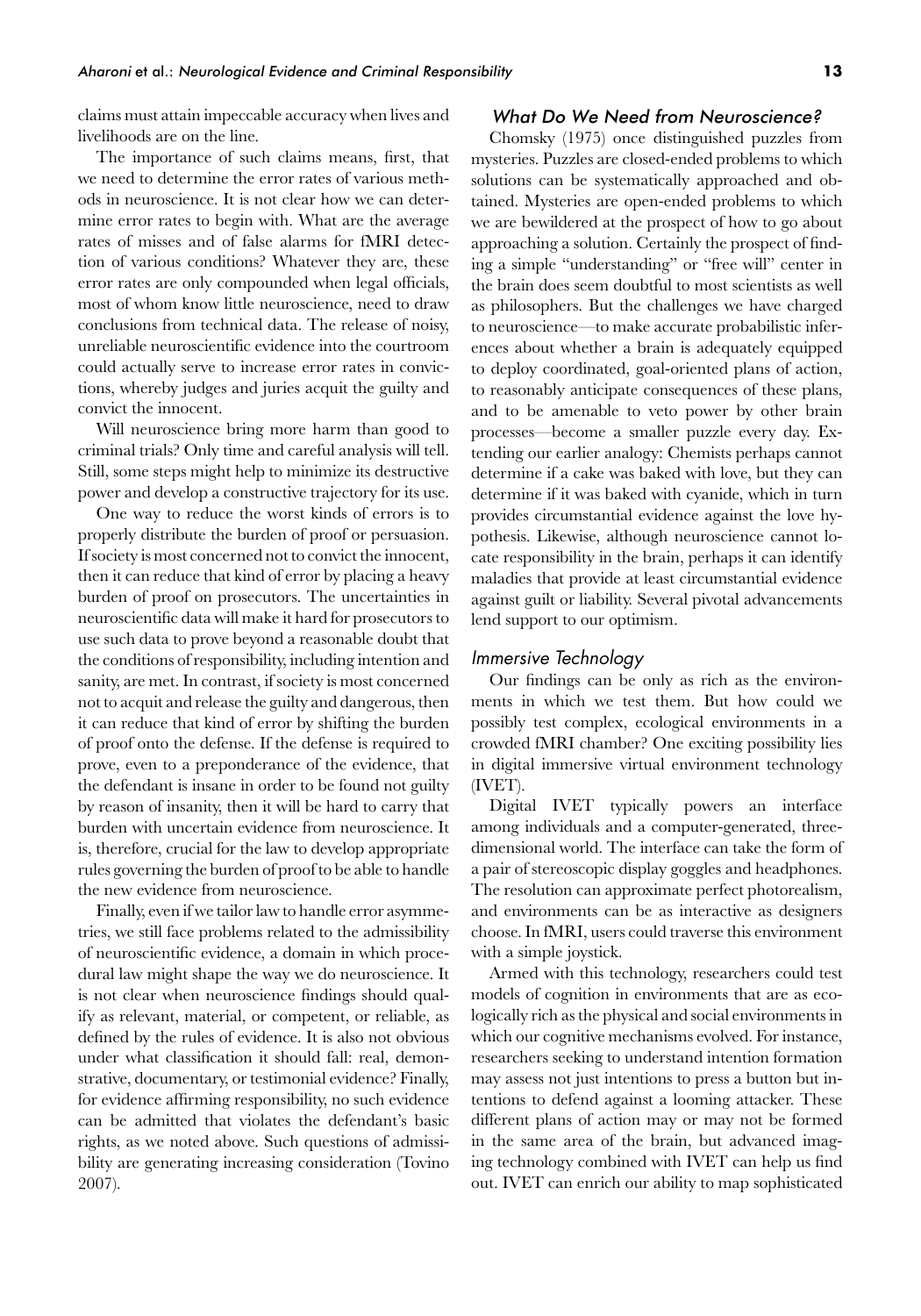models of cognition onto the functional organization of the brain.

### *Advances in Temporal Resolution*

A notorious drawback of research in fMRI scanning technology is its meager temporal resolution. A tremendous amount of activity can occur in the brain in a matter of seconds. The most cutting-edge fMRI scanners peak at a resolution of about 2000 ms—the length of one scan. The brain's blood oxygen level depletion response has an even longer duration. These two constraints make it difficult to know precisely when a predicted neural signal has occurred. Event-related designs can limit these problems to some extent, but these designs are expensive and taxing. Another solution is to supplement fMRI with higher temporalresolution measures, such as event-related potentials. Synchronization between these technologies will provide the needed leverage to precisely localize brain events in both time and space. This triangulation tactic will enable neuroscientists to draw stronger inferences about causality between brain events, as well as between the brain and the body.

# *It's Not All about fMRI: Diffusion Tensor Imaging*

A third technology with high hopes of building more sophisticated models of cognition is diffusion tensor imaging (DTI). DTI is a relatively new *in vivo* MRI technique used to measure the integrity, coherence, and directionality of white-matter fibers, which connect distal structures in the brain. The technique relies on the diffusion of water molecules within myelinated axons and measures the direction of the diffusion.

DTI can provide information about tissue microstructure and architecture for each voxel in the brain. It can also provide information related to the presence and coherence of the brain's white matter. Also, because the main direction of diffusion is linked to the orientation of structures in space, it allows for reconstruction of fiber pathways.

Information provided by DTI has recently been combined with cognitive–behavioral data and fMRI data to explore how the integrity and orientation of white-matter pathways relate to brain activation patterns and cognition (Baird et al. 2005). Knowledge about anatomical connections of distal cortical areas might even provide information about the temporal capacity of connecting fibers between activated foci from an fMRI experiment. This information can indirectly provide clues to the timing of the activation of each node in a cortical network. Whereas fMRI is limited to observations about localized brain activity, DTI can be particularly useful for exploring variations between cortical regions. Other techniques such as independent component analysis and dynamic causal modeling show similar prospects. A more complete understanding of functional connectivity could ultimately make possible better analysis of how brain abnormalities affect brain function and thus human behavior.

### **A Cautious Step Forward**

As we brace for the future, the ideal test of the validity of neuroscience technology, it might be argued, is to predict in advance whether a person with observable abnormalities in legally relevant brain areas is at a specifiable risk of criminal behavior or can conform to the law. This inevitable goal may raise an entirely new set of moral and philosophical questions about how the law ought to regulate the behavior of innocent people. Therefore, this prospect should be approached by the scientific community with judicious reserve.

Neuroscience is much more limited in the kinds of conclusions it can support than the public, the legal system, and many neuroscientists would like to acknowledge. As we progress, many scientists and lawyers will undoubtedly make claims that are not warranted by the neuroscientific data. Like any new science, neuroscience is vulnerable to abuse. For these reasons, neuroscientists will, and ought to be, burdened with the responsibility not only of generating data but also of criticizing and thwarting those abuses. This dual role for neuroscientists is imperative if neuroscience is to have a positive effect on law.

Neuroscience has copious challenges to undertake before becoming a reliable benefit to courtroom procedures. As a case in point, this review has only touched on how neuroscience can inform determinations of intention and insanity, but a thorough understanding of the brain might also one day help us to inform legal determinations of the many other mental states relevant to criminal law, such as recklessness, negligence, duress, and automatism. There are also many areas within civil law procedures in which neuroscience will undoubtedly play an increasing role (Tovino 2007). Until such a thorough understanding is reached, stepwise advance in our theoretical models, experimental manipulations, and measurement technology should ultimately contribute to the overarching goal of bringing specificity to the problems that result from the application of neuroscience to questions of legal responsibility and exculpation.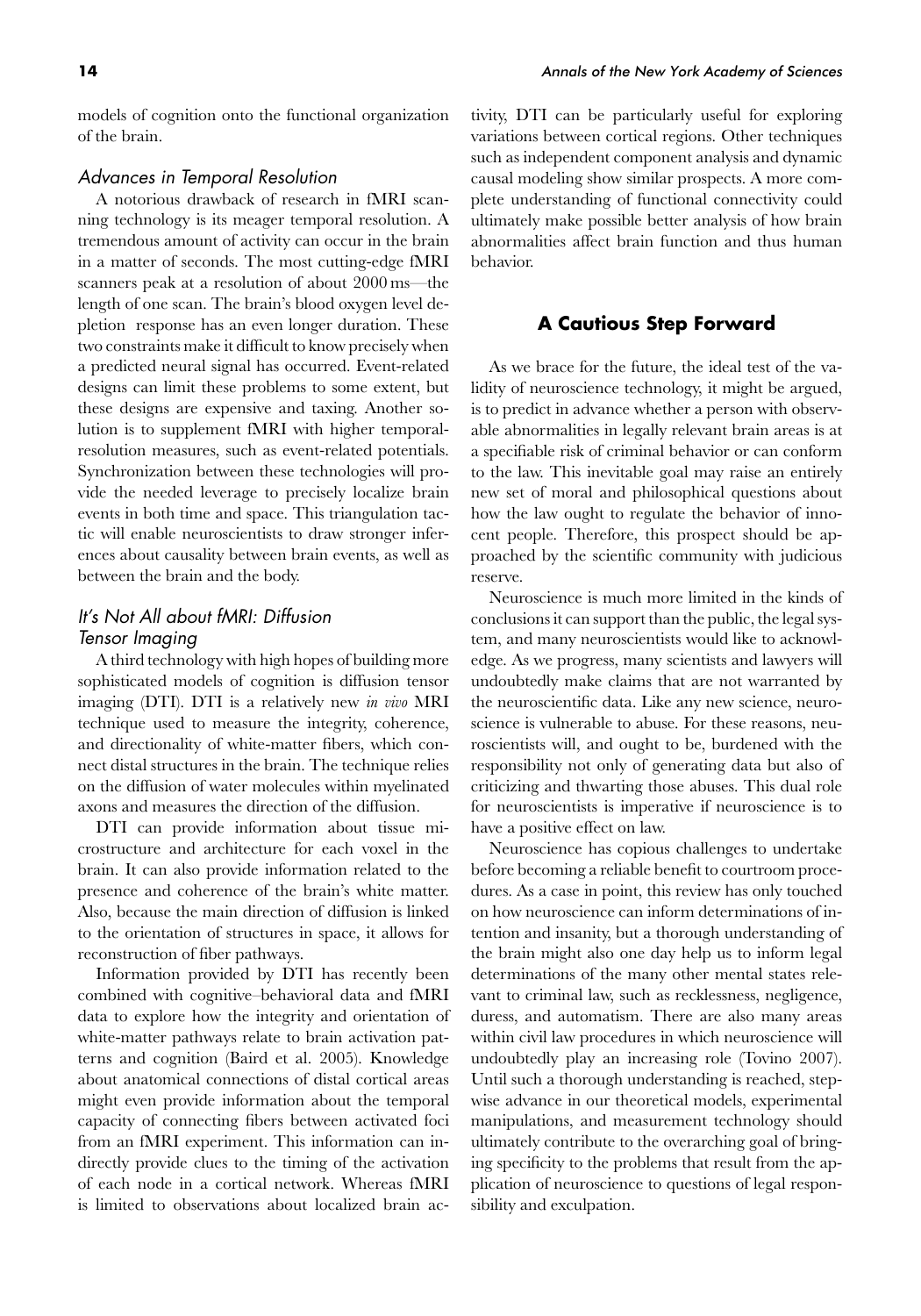#### **Acknowledgments**

We thank Jim Blascovich, Adina Roskies, Larry Crocker, Karl Doron, Emily Murphy, Suzanne Gazzaniga, Scott Grafton, Annie Wertz, Galia Aharoni, Matthew Green, Teneille Brown, Craig Bennett, and our reviewers for their invaluable feedback, as well as the MacArthur Foundation for its generous support.

### **Conflicts of Interest**

The authors declare no conflicts of interest.

# **References**

- Aron, A. R., Behrens, T. E., Smith, S., Frank, M. J., & Poldrack, R. A. (2007). Triangulating a cognitive control network using diffusion-weighted magnetic resonance imaging (MRI) and functional MRI. *Journal of Neuroscience, 27*, 3743–3752.
- Baird, A. A., Colvin, M. K., VanHorn, J. D., Inati, S., & Gazzaniga, M. S. (2005). Functional connectivity: integrating behavioral, diffusion tensor imaging and functional magnetic resonance imaging datasets. *Journal of Cognitive Neuroscience, 17*, 687–693.
- Bandura, A. (1977). *Social Learning Theory*. Englewood Cliffs, NJ: Prentice Hall.
- Blair, R. J., Jones, L., Clark, F., & Smith, M. (1995). Is the psychopath 'morally insane'? *Personality and Individual Differences, 19*, 741–752.
- Blair, R. J., Jones, L., Clark, F., & Smith, M. (1997). The psychopathic individual: a lack of responsiveness to distress cues? *Psychophysiology, 34*, 192–198.
- Brass, M., & Haggard, P. (2007). To do or not to do: the neural signature of self-control. *Journal of Neuroscience*, *27*(34), 9141–9145.
- Bratman, M. (1987). *Intention, Plans, and Practical Reason*. Cambridge, MA: Harvard University Press.
- Castelli, F., Frith, C., Happé, F., & Frith, U. (2002). Autism, Asperger syndrome and brain mechanisms for the attribution of mental states to animated shapes. *Brain, 125*, 1839–1849.
- Chomsky, N. (1975). *Reflections on Language*. New York, Pantheon.
- *Commonwealth v. Pirela,* 929 A.2d 629 (Pa. 2007).
- Cunnington, R., Windischberger, C., Deecke, L., & Moser, E. (2002). The preparation and execution of self-initiated and externally-triggered movement: a study of event-related fMRI. *Neuroimage, 15*(2), 373–385.
- Desmurget, M., & Grafton, S. (2000). Forward modeling allows feedback control for fast reaching movements. *Trends in Cognitive Sciences, 4*, 423–431.
- Dierks, T., Linden, D. E., Jandl, M., Formisano, E., Goebel, R., Lanfermann, H., et al. (1999). Activation of Heschl's gyrus during auditory hallucinations. *Neuron, 22*, 615–621.
- Farrer, C., Franck, N., Paillard, J., & Jeannerod, M. (2003). The role of proprioception in action recognition. *Consciousness and Cognition, 12*, 609–619.
- Farrer, C., Frey, S. H., Van Horn, J. D., Tunik, E., Turk, D., Inati, S. et al. (in press). The angular gyrus computes action awareness representations. *Cerebral Cortex*.
- Fiddick, L., Spampinato, M. V., & Grafman, J. (2005). Social contracts and precautions activate different neurological systems: an fMRI investigation of deontic reasoning. *NeuroImage, 28*, 778–786.
- Fine, C., & Kennett, J. (2004). Mental impairment, moral understanding and criminal responsibility: psychopathy and the purposes of punishment. *International Journal of Law and Psychiatry, 27*, 425–443.
- Fischer, J. M., & Ravizza, M. (1998). *Responsibility and Control: A Theory of Moral Responsibility*. New York: Cambridge University Press.
- Gazzaniga, M. S. (2005). *The Ethical Brain*. New York, Dana Press.
- Gazzaniga, M. S., & Steven, M. S. (April 2005). Neuroscience and the law. *Scientific American Mind*, 42–49.
- Grafton, S., Sinnott-Armstrong, W. P., Gazzaniga, S. I., & Gazzaniga, M. S. (December 2006/January 2007). Brain scans go legal. *Scientific American Mind*, 30–37.
- Greene, J., & Haidt, J. (2002). How (and where) does moral judgment work? *Trends in Cognitive Science, 6*, 517–523.
- Greene, J. D., Nystrom, L. E., Engell, A. D., Darley, J. M., & Cohen, J. D. (2004). The neural bases of cognitive conflict and control in moral judgment. *Neuron, 44*, 389–400.
- Greene, J. D., Sommerville, R. B., Nystrom, L. E., Darley, J. M., & Cohen, J. D. (2001). An fMRI investigation of emotional engagement in moral judgment. *Science, 293*, 2105– 2108.
- Greene, J., & Cohen, J. (2004). For the law, neuroscience changes nothing and everything. *Philosophical Transactions of the Royal Society of London. Series B, Biological Sciences, 359*, 1775– 1785. Also in S. Zeki & O. Goodenough, ed., *Law and the Brain*. New York: Oxford University Press.
- Grèzes, J., & Decety, J. (2002). Does visual perception of object afford action? Evidence from a neuroimaging study. *Neuropsychologia, 40*, 212–222.
- Halgren, E., & Marinkovic, K. (1996). General principles for the physiology of cognition as suggested by intracranial ERPs. In C. Ogura, Y. Koga & M. Shimokochi (Eds.), *Recent Advances in Event-Related Brain Potential Research* (pp. 1072–1084), Amsterdam, New York: Elsevier.
- Haynes, J.-D., Sakai, K., Rees, G., Gilbert, S., Frith, C., & Passingham, E. E. (2007). Reading hidden intentions in the human brain. *Current Biology, 17*(4), 323–328.
- Hoshi, E., Sawamura, H., & Tanji, J. (2005). Neurons in the rostral cingulate motor area monitor multiple phases of visuomotor behavior with modest parametric selectivity. *Journal of Neurophysiology, 94*, 640–656.
- Hoshi, E., & Tanji, J. (2004). Differential roles of neuronal activity in the supplementary and presupplementary motor areas: from information retrieval to motor planning and execution. *Journal of Neurophysiology, 92*, 3482– 3499.
- Johansen-Berg, H., Behrens, T. E. J., Robson, M. D., Drobnjak, I., Rushworth, M. F. S., Brady, J. M., et al. (2004). Changes in connectivity profiles define functionally distinct regions in human medial frontal cortex. *Proceedings of the National Academy of Sciences USA*, *101*, 13335–13340.
- Kane, R. (1996). *The Significance of Free Will*. New York: Oxford University Press.
- *Kansas v. Wilburn*, *822 P.2d 609, 615* (1991).
- Kennett J., & Fine, C. (2008). Internalism and the evidence from psychopaths and "acquired sociopaths." In W.